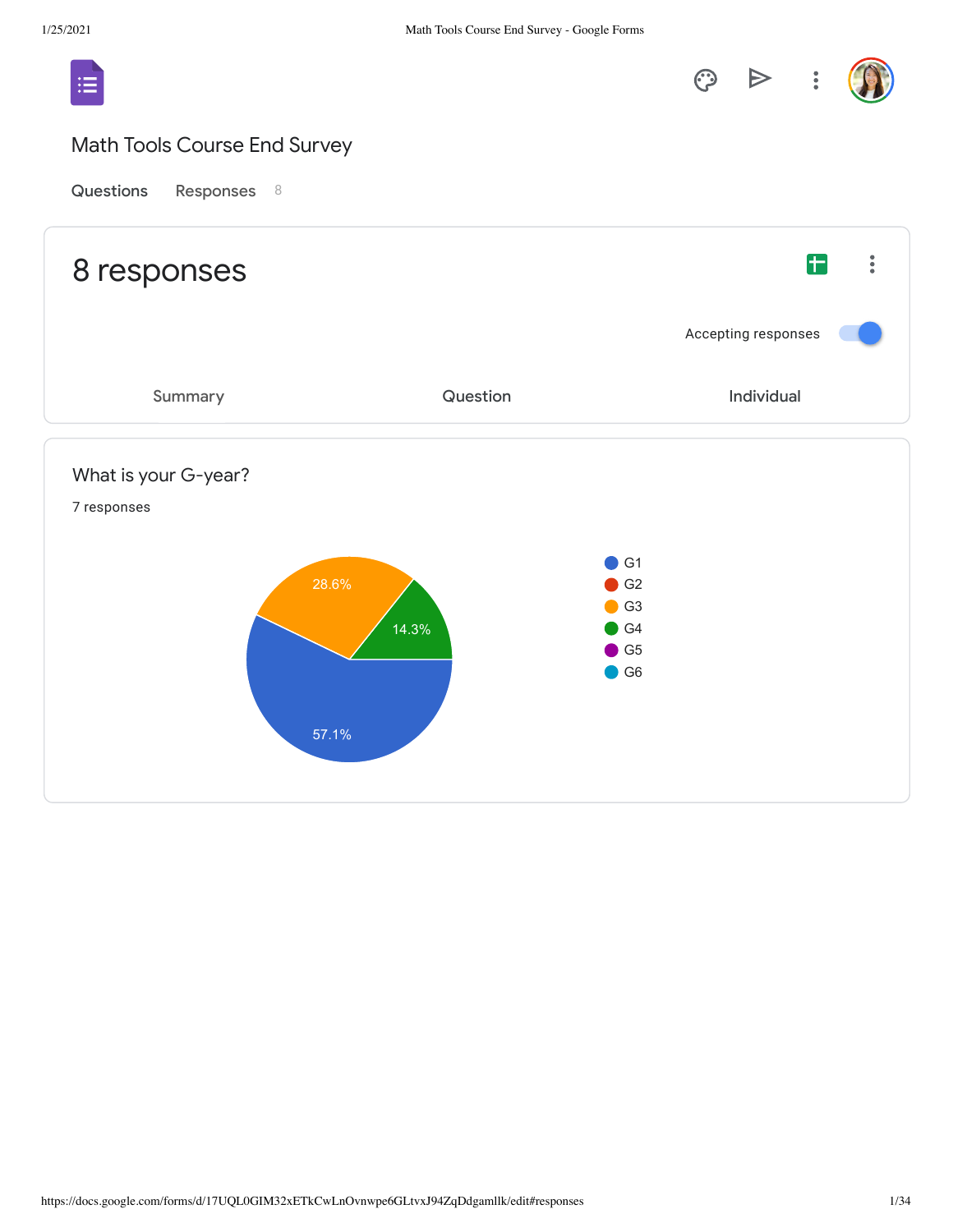What was your math experience before taking this course?

8 responses

I completed a math minor in undergrad which included courses in linear algebra and differential equations in an engineering context.

Calculus

College algebra, and calculus

calc II freshman year of college was the last math class ive taken

A semester of Calculus first year of college + a very basic Stats course third year of college

Linear Algebra, Differential EQNs for engineering

I had taken linear algebra, multivariable calculus, and bayesian stats before, but a lot of concepts didn't really stick the first time around.

I took Calculus six years ago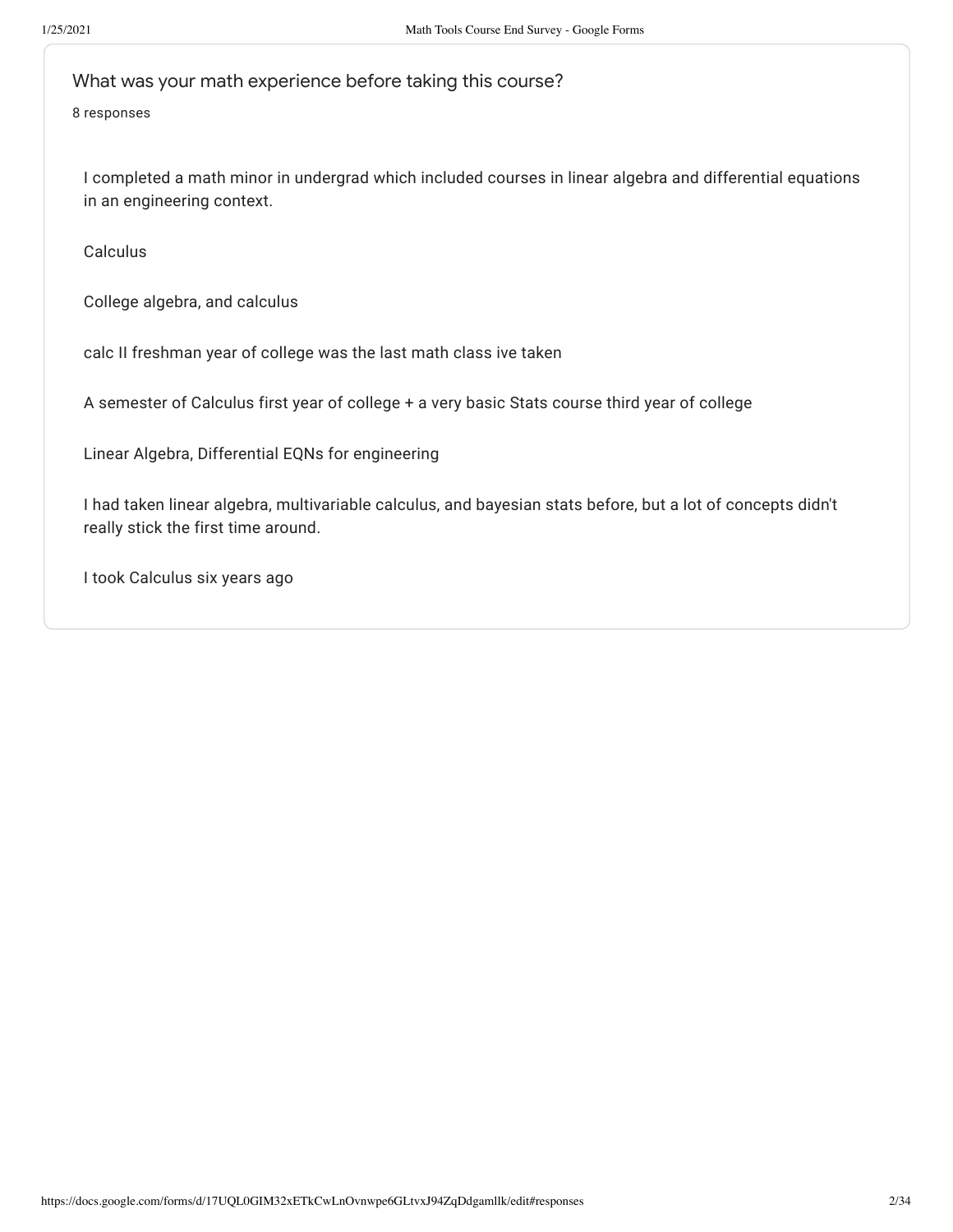What did you want to or expect to get out of this course? How did that match or deviate from what you actually got out of the course?

7 responses

I expected a refresher on math I already had, and then examples of how it can be applied in neuroscience. It basically matched what was taught.

I expected the class to spend more time teaching us basic mathematical principles that are used for analysis and modeling of circuits. For the most part, the course met this expectations however, I felt that finishing the schedule was prioritized over spending time on making sure the fundamentals were understood.

linear algebra concepts, more detail about PCA, thoughtful approaches to using information theory

I was hoping to get some understanding of how to mathematically analyze neuro data. Sort of like how to get an intuition about some common techniques and when they're applicable. We've actually covered some modeling and theoretical applications. I initially did not expect that but found it quite useful and interesting.

review of fundamental math needed to understand computational/theoretical neuroscience, learning how mathematical concepts are applied

I t d t l b t th th ti l t iti l f d t di ith

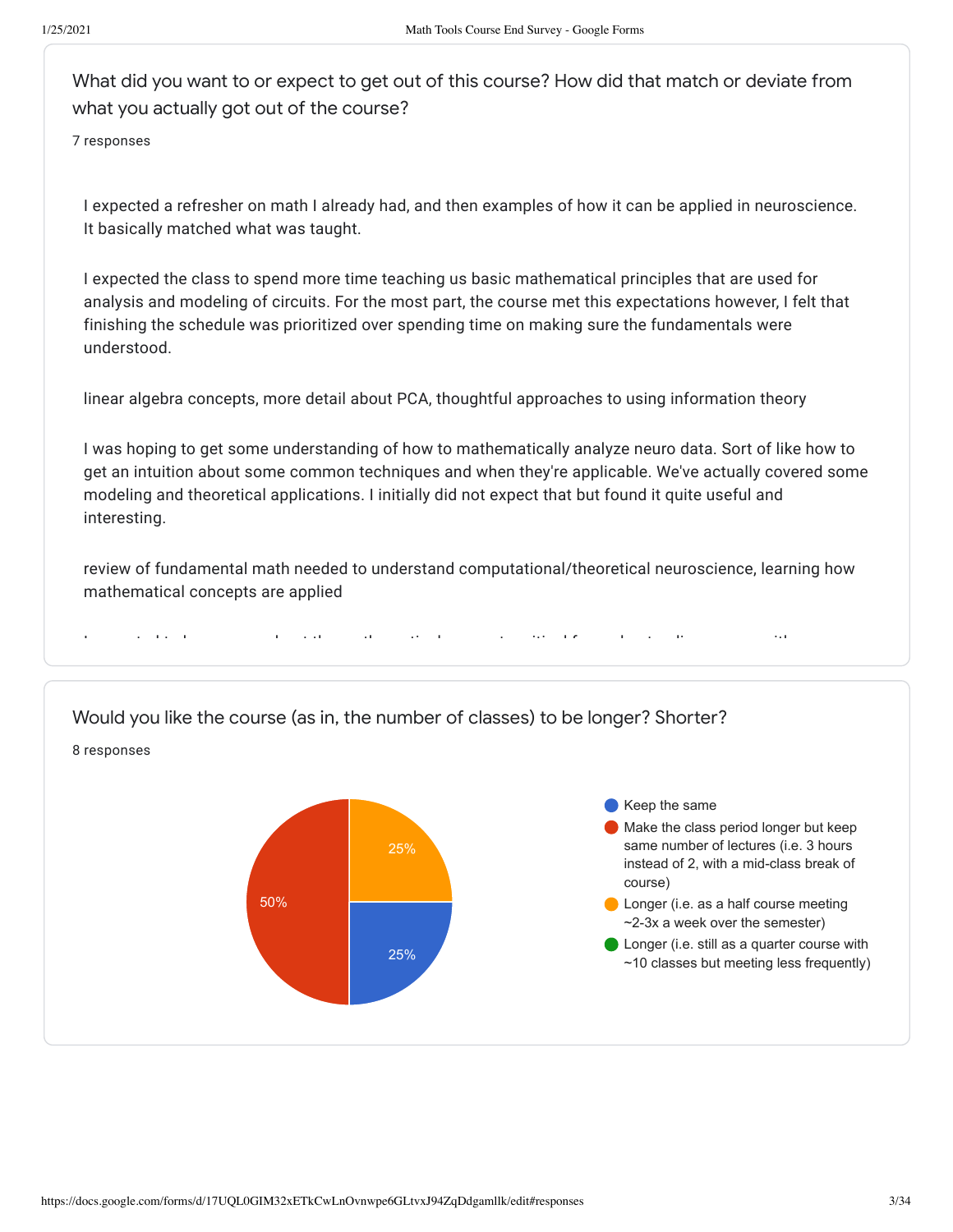Following the previous question, do you think J-Term is an appropriate time period to conduct this course in? Any other thoughts about reformatting?

8 responses

Yes. I think the course would be better if it were a semester long because you could teach more, but J-term is a better fit for most people's schedules I think.

I would not mind this course being longer than a J-term. I would rather have more time going over basics of differential equations and probability.

J-term!

6 weeks

Yes. I think it's really nice to have this condensed math. Personally, I feel like a couple of months of math would be overwhelming for me.

Yes. Because it is a short term, people would not mind being little intensive (long classes).

J-term works really well. It's a good preview of the mathematical concepts that we'll see in nb215.

I think so, especially for G1s, it seems very helpful for the spring semester core course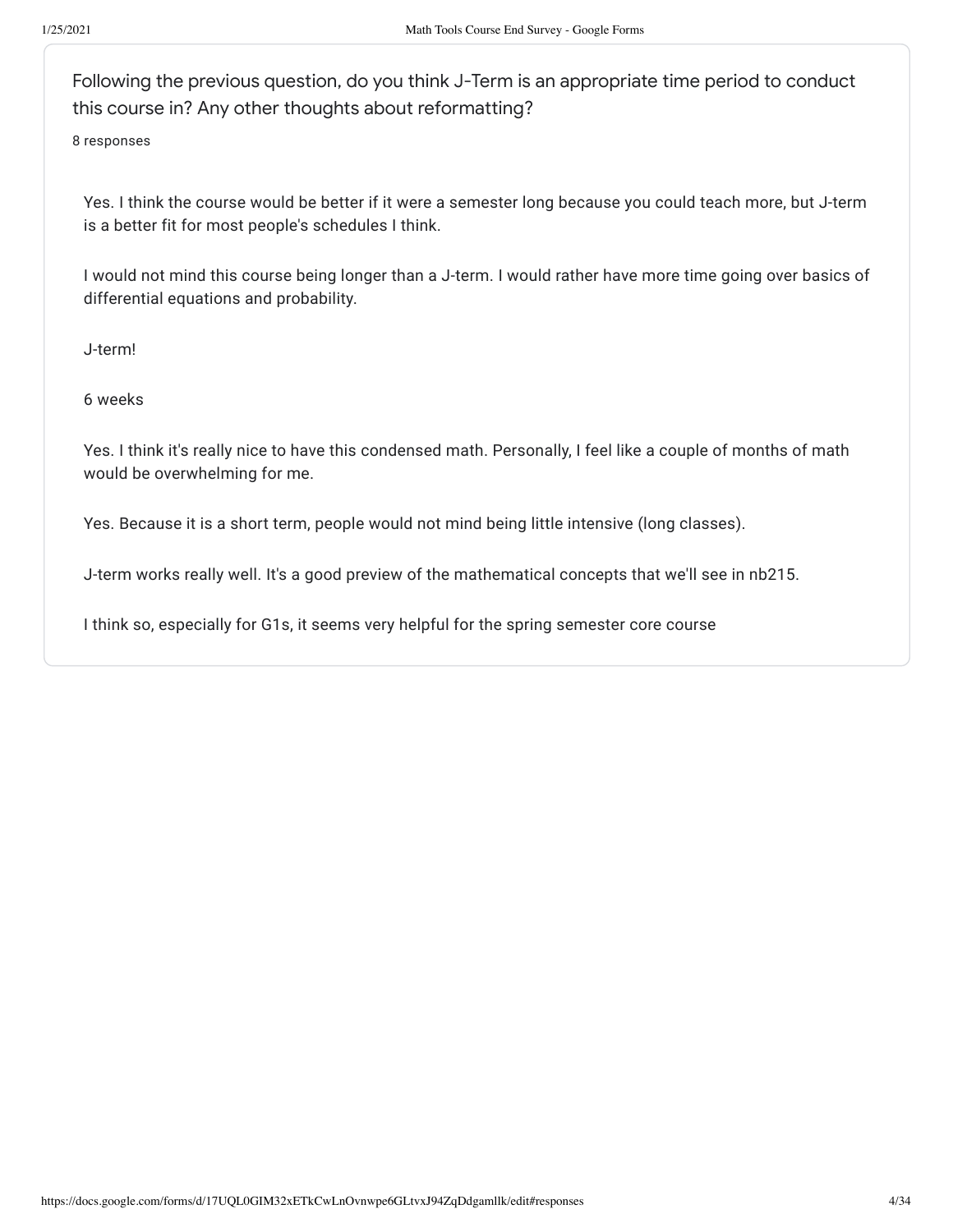What was the biggest takeaway(s) or concepts that you left this class with?

8 responses

What is PCA

An understanding of PCA.

Eigen vectors!

what do computational neuroscientists do?

Not sure if I completely understand those even now, but a breakdown of what PCA is and an introduction of information theory was really cool.

How PCA ans SVD works. Understanding, prior, posterior, and likelihood for neuroscience experiments.

I think I learned the most new information in the generalized linear models unit. It also helped to be able to discuss PCA in more detail, especially in how folks apply it for data analysis these days. The matlab simulations were especially helpful in solidifying the concepts.

Linear algebra is the core of a lot of the fancy computations we usually heard about

If you took Rick Born's "Thinking about Data" course beforehand, was this course a good supplement to it? What did you gain that was different?

4 responses

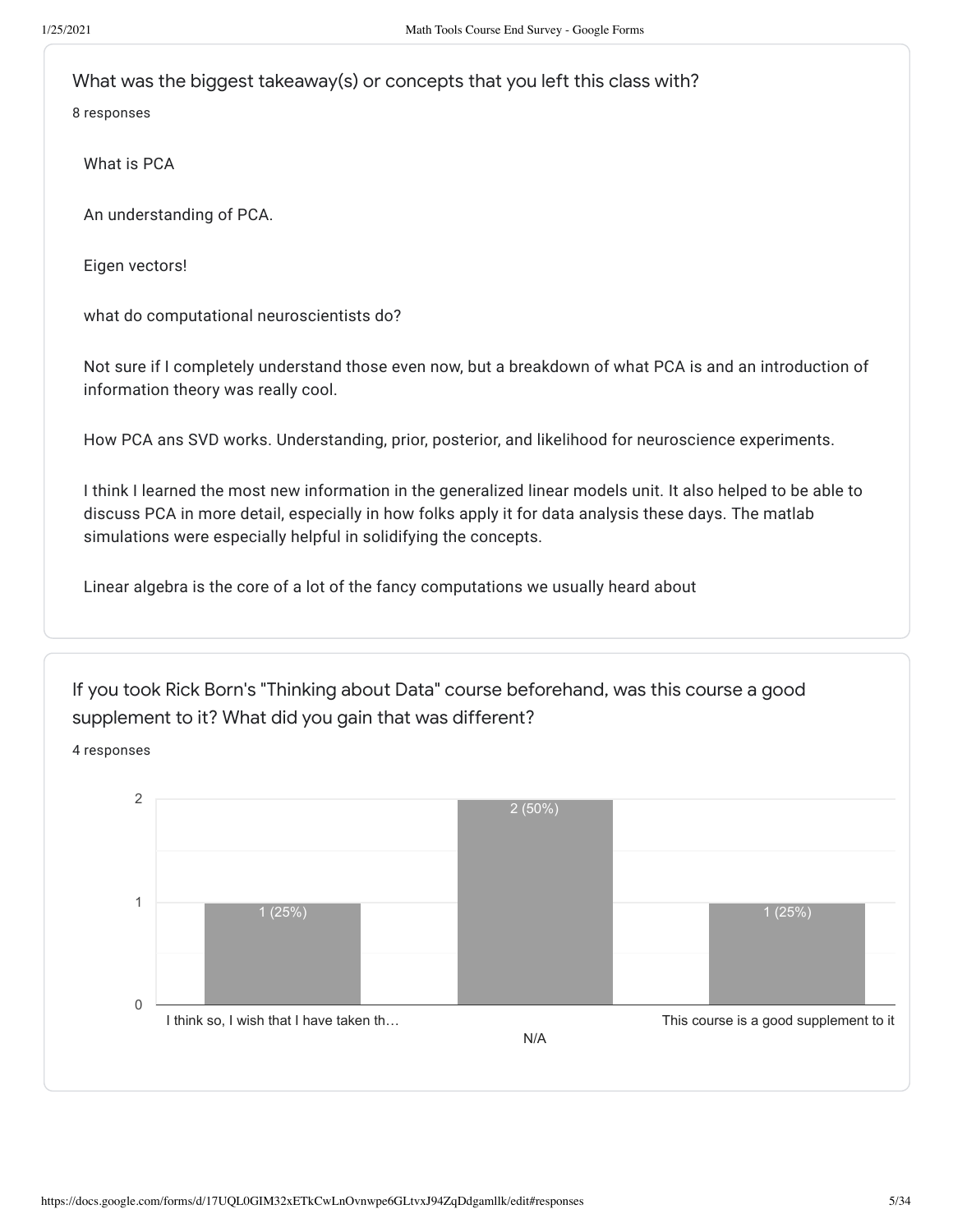Do you have opinions on the amount of homework given? Did you like that it was directly after every session? Were they too long? Too easy?

7 responses

The homework was good. Maybe some optional supplemental practice problems would be helpful.

I like that they were directly after ever session. However, I think they should of been better planed and released on time, giving us proper time to complete them.

## good

Definitely liked that there were after each class. None of them were too long, really. I must admit I liked Lucy's homeworks best. I think Alex's HW on information theory was good in theory, but I found myself completely lost and not knowing what to do when I was doing it. I think the problem was that the main chunk on entropy and information was introduced kind of in a rush towards the end of the lecture. If I had more time to digest the HW would've been more helpful. John's HW was a complete mystery to me :(

Yes. It was good. Not too long. Not too short.

I think it was good that hw was given after every session. I just wish the length was more consistent sometimes it would be very short, sometimes very long. Some assignments were easy, but you could add some bonus questions (that would be discussed in class) to make some hw assignments harder for those who like the challenge.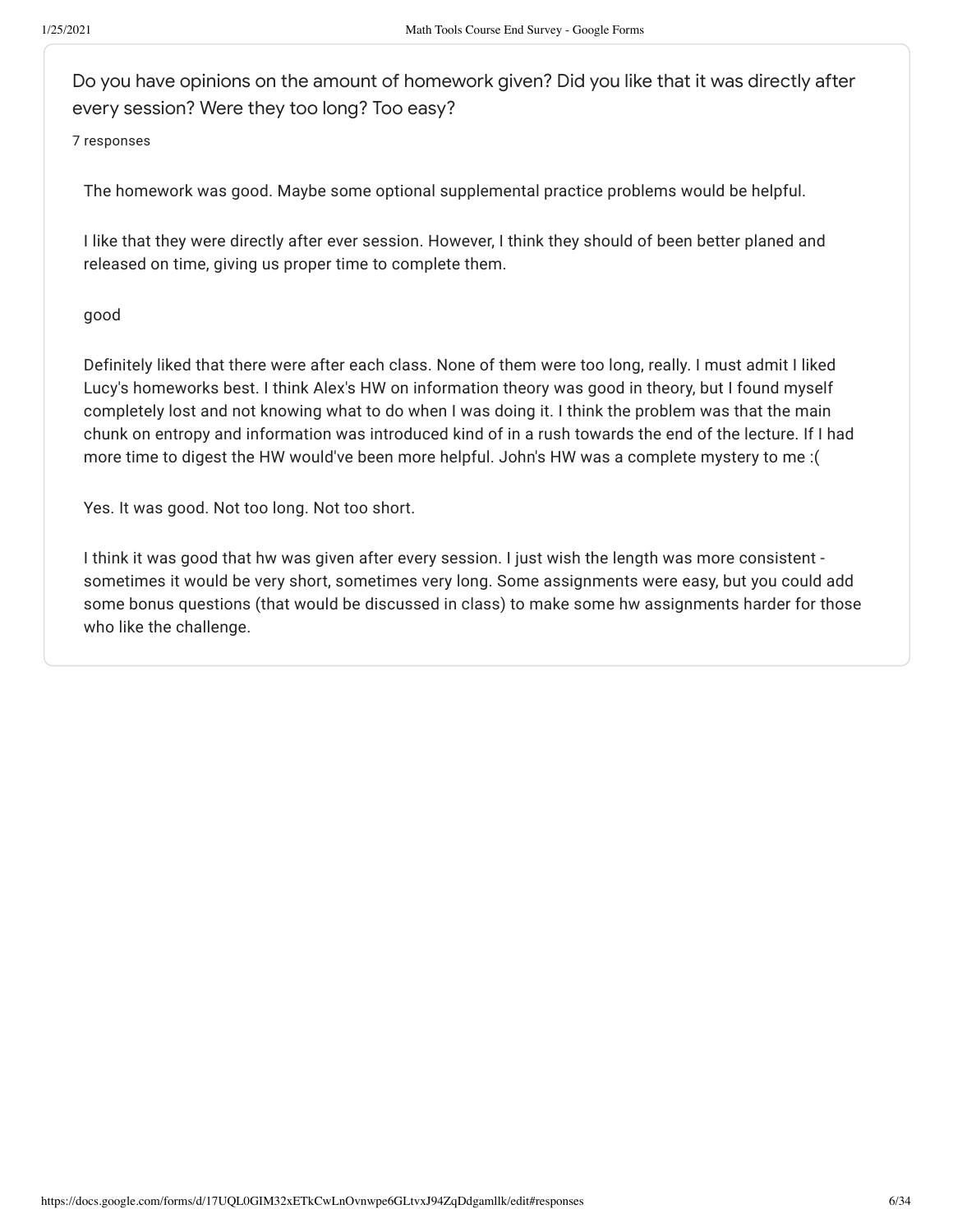Did you make use of the lecture notes after class? If so, were they helpful/clearly written? How could they have been improved?

8 responses

I only used them once because I missed class and they were clear enough that I felt I had a good grasp on what had been taught

The lecture notes were very helpful, I think they could be improved by adding more supplementary videos and foundational papers.

very helpful

yes

Wasn't referring to them too often. My general impression was that if a lecture was ~clear than so were the lecture notes.

Yes. The notes were great!

I think the lecture notes were fantastic, very clearly written. I didn't make use of all of them but they were good, especially when I had lingering questions. I liked how the notes were very consistent with the lectures.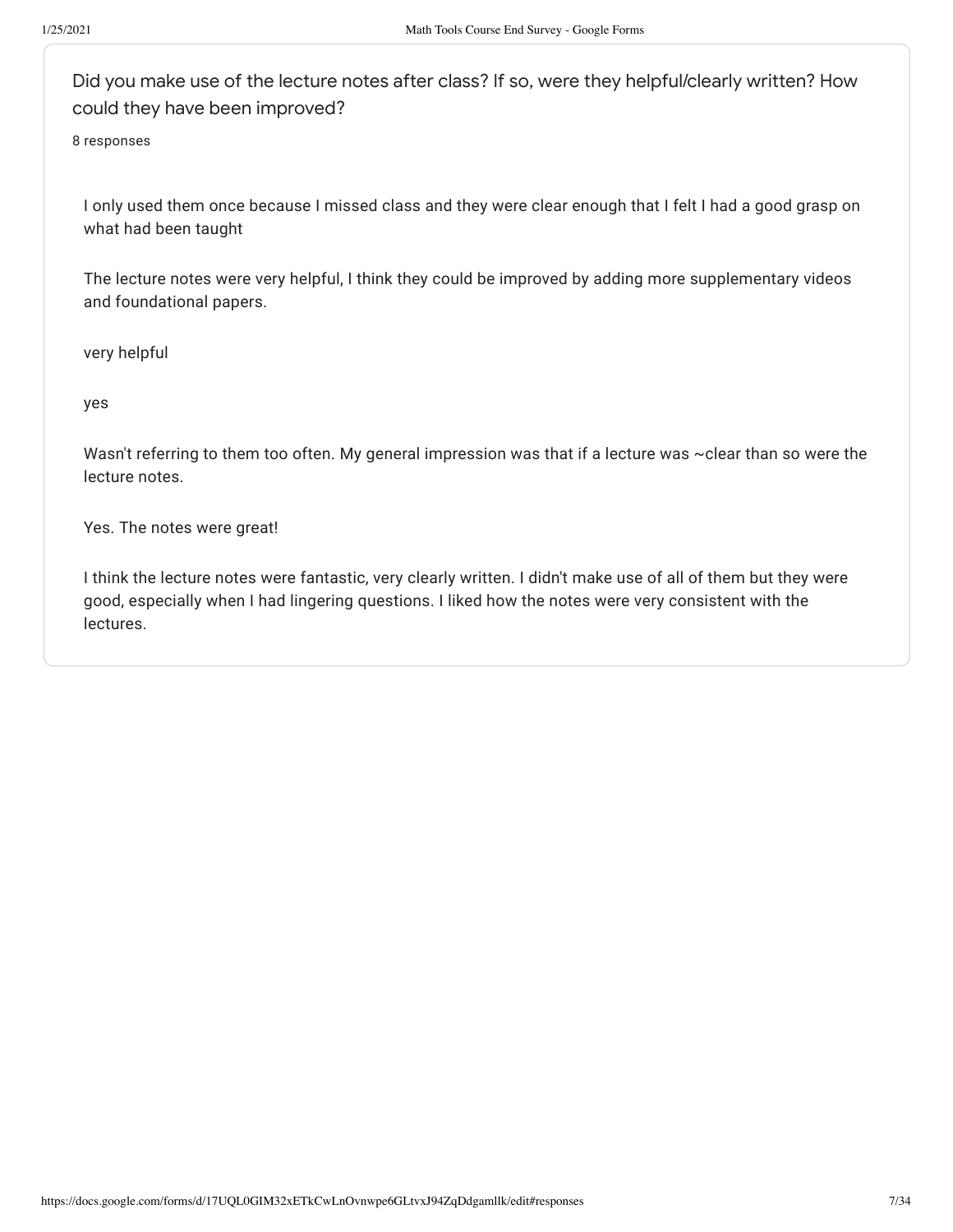What did you think about the amount of interaction in the course? Could we have been more interactive? If so, in what way?

8 responses

The interaction was the right level

The level of interaction was fine for me.

good level, maybe like having an office hour option would be nice

good

I think it was great. You guys were very helpful and willing to adjust your explanations according to people's questions.

I thought it was very interactive as it is.

It could have been more interactive, but I think the class dynamic was already great. I think John's presence was also helpful, as he would help give different explanations, which helped our understanding.

I think it's a good amount of interaction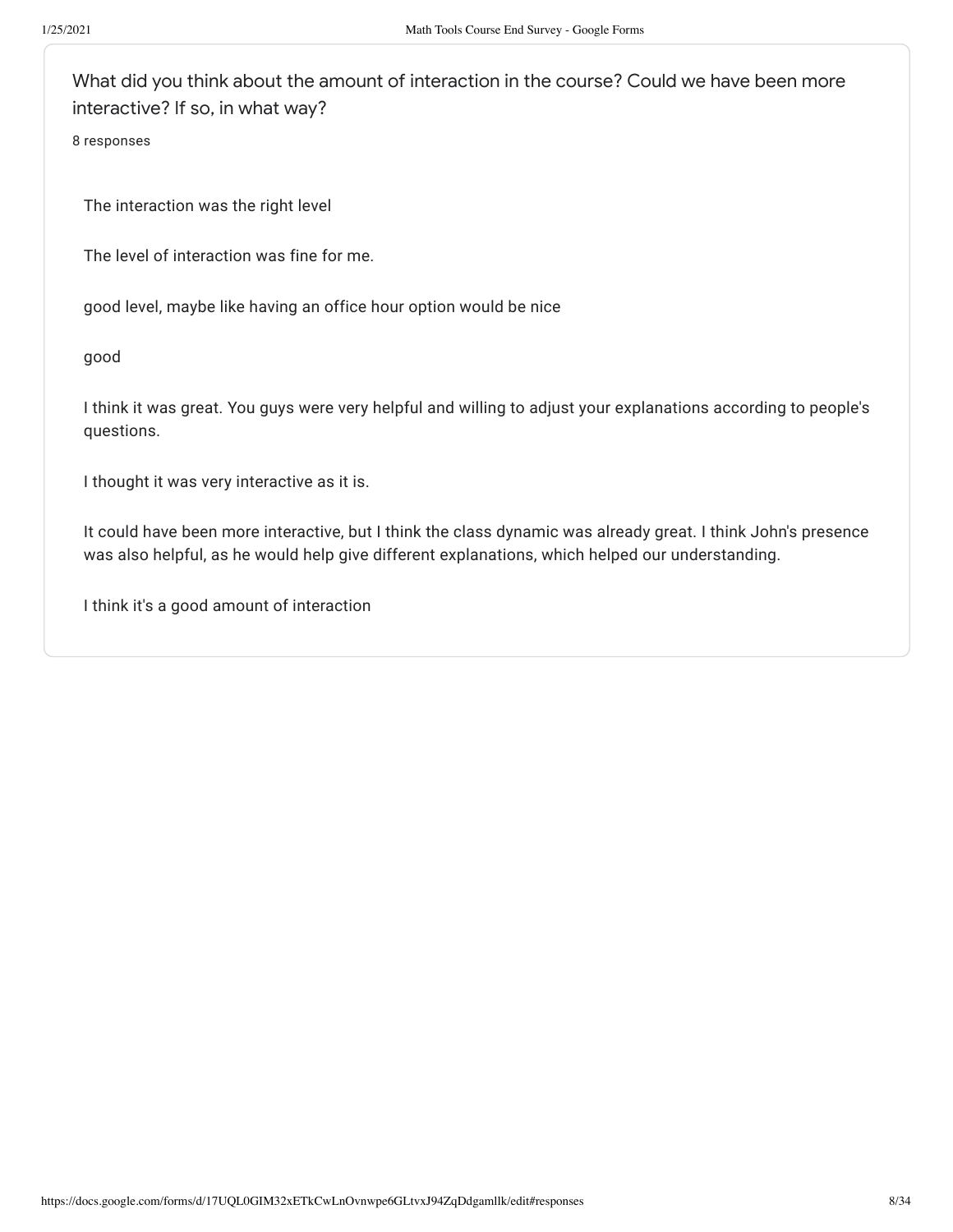How was the balance between depth and breadth of topics? Would you have wanted to go deeper into certain topics (more derivations) if we had more time?

7 responses

With more time I would choose breadth

I would of liked to gone deeper into most of the topics. I would of liked to learn more about Information Theory and SVD.

real data analysis with matlab in class

I was quite satisfied with the depth. At a certain point, more derivations don't really add to understanding or to ability to apply. For me, at least.

I thought it was a good balance.

Some topics I definitely would have liked to go deeper - particularly nonlinear dynamics and bayesian stats and the glms, especially with paper discussions and application examples.

I think it's good. I just wished to be able to try more applications.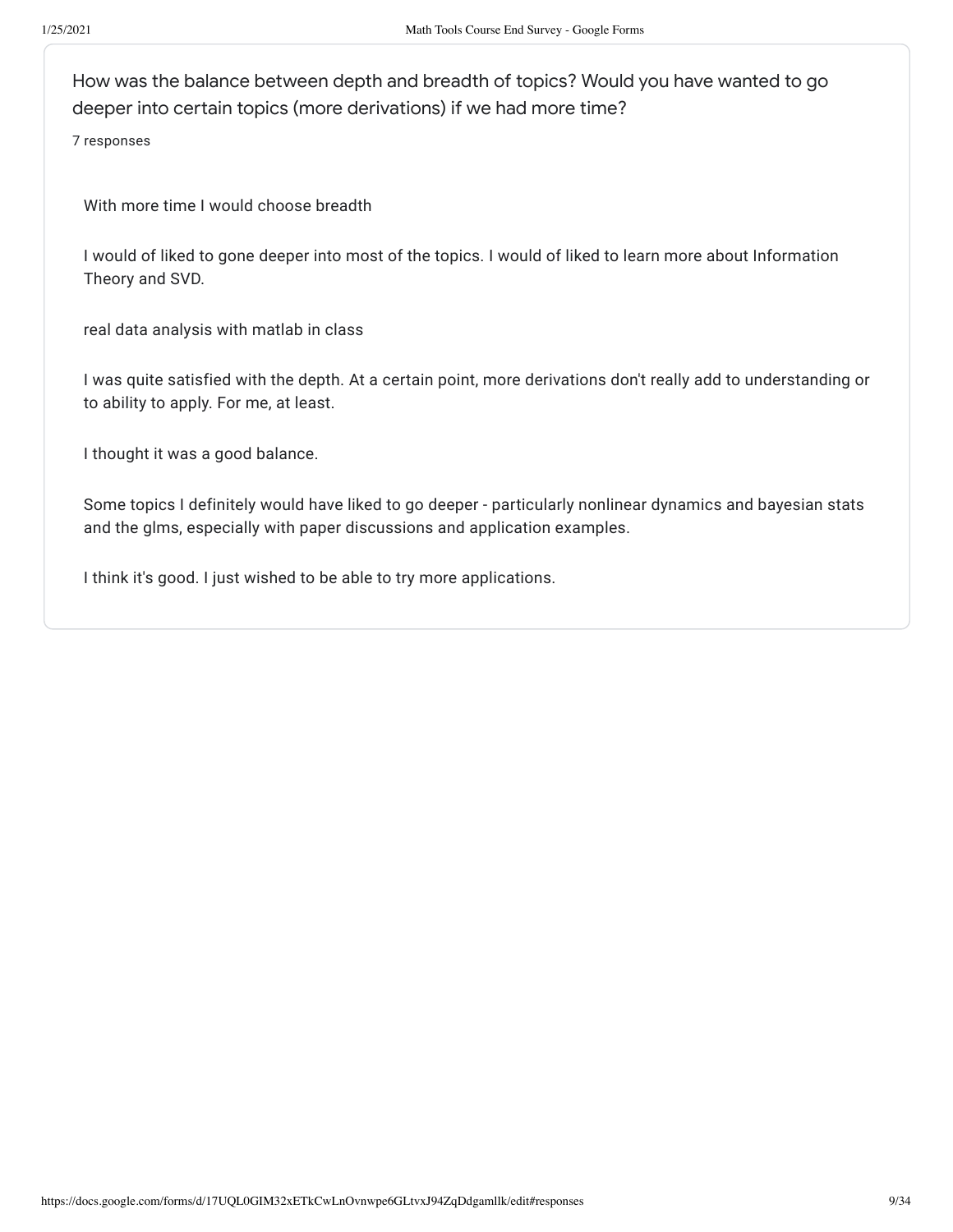Were you satisfied with the presentation of material with basic concepts first and application later, or would you have preferred a preface on the applicability upfront?

7 responses

Basic concepts first

I would of liked a preface to the applicability upfront.

applicability upfront

I don't have a strong opinion about that. Maybe it would be nice to give some kind of bait. Like just show some papers/figures where people do some cool math so we can appreciate how useful it can be and then we would be more motivated to learn how to do it.

I thought it was good to have concepts first. I think application could wait until we build up enough concepts to really fully understand the application steps.

The basic concepts first and application later works well.

Yes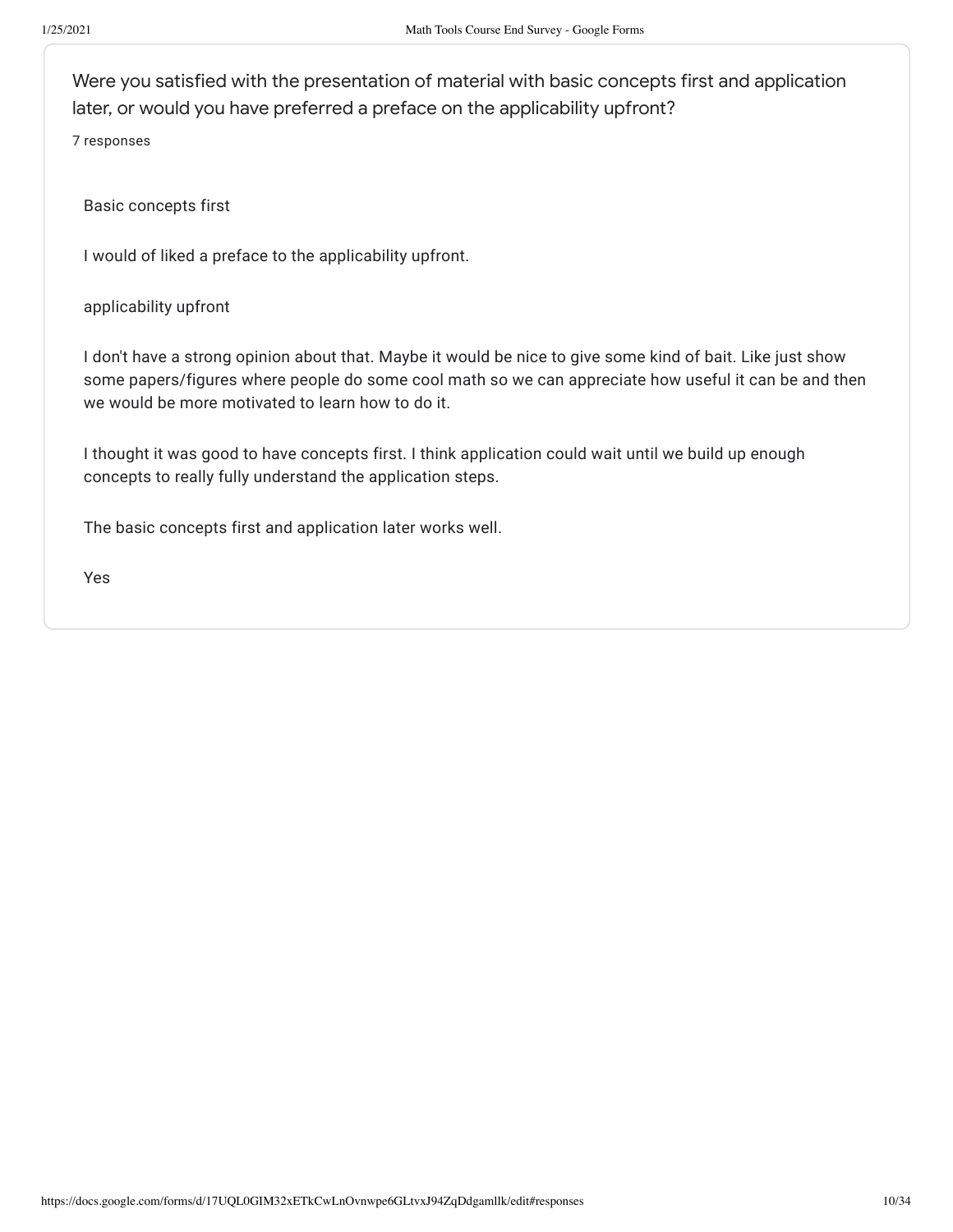Who might you suggest to take this course?

8 responses

### anyone

Graduate students coming from a molecular/non-mathematical background who want to learn more about systems neuroscience, but does not have the foundation.

G4 and below

anyone interested in learning how math is applied in computational neuroscience

Anyone who appreciates that math tools are essential for their field and yet doesn't feel comfortable using them or even reading about them.

any Gs who are doing "experimental" neuroscience, who wants to learn more about computational techniques and math behind them.

G1s and whoever is interested, or who wants to build up a better mathematical understanding of stats.

Make it longer

## Other general comments?

1 response

thank you for organizing this course. you are both great teachers!

Topical Feedback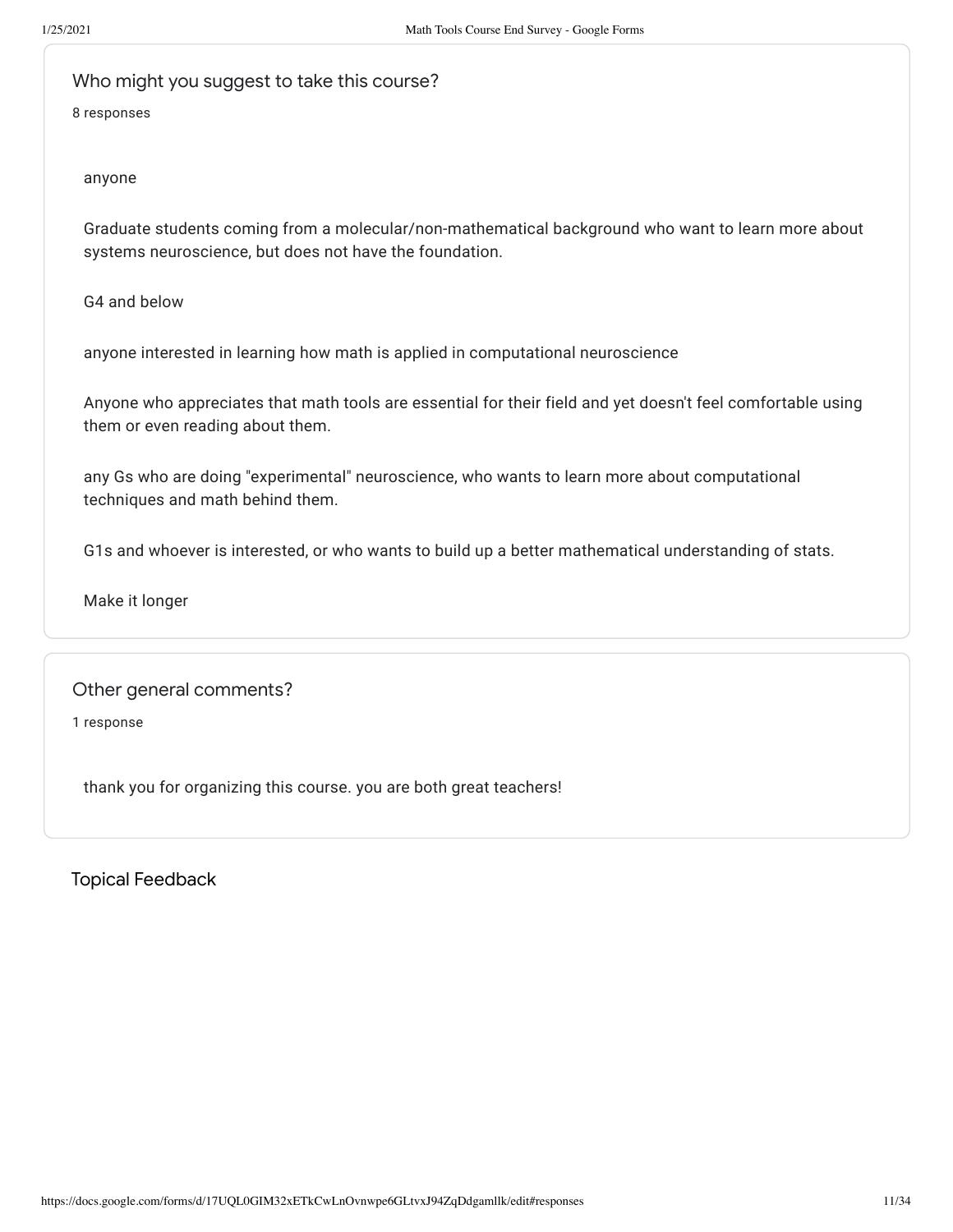Topic 1: Basics of Vectors and Matrices (Alex) - (1) Was this topic presented clearly? If not, how could it's presentation have been improved? (2) What was most confusing about this topic, if anything? (3) What confusions (if any) do you still have about this topic?

#### 5 responses

In general (for all linear algebra) I felt the way it was taught was very different from how I learned it in undergrad. I think this was mostly because you were trying to build intuition ( and were successful in this respect) while the undergrad course was just teaching an ability to solve a problem. I think the downfall of taking the intuition approach (or maybe because of time constraints) was that sometimes details were skipped (ex. cross product is different from dot product) and it seemed a little out of order. It was ok for me because I already knew where the math was headed but I think some of my classmates with less experience were hung up by this. In the future I would try and have a very very basics of linear algebra day, potentially without any consideration to what applications will be taught later in the course, so that students have a stronger foundation.

I though this topic was explained clearly, I felt I had a good understanding of it.

this section was done well

yes

Yes

Topic 1: How new was this topic to you?

8 responses

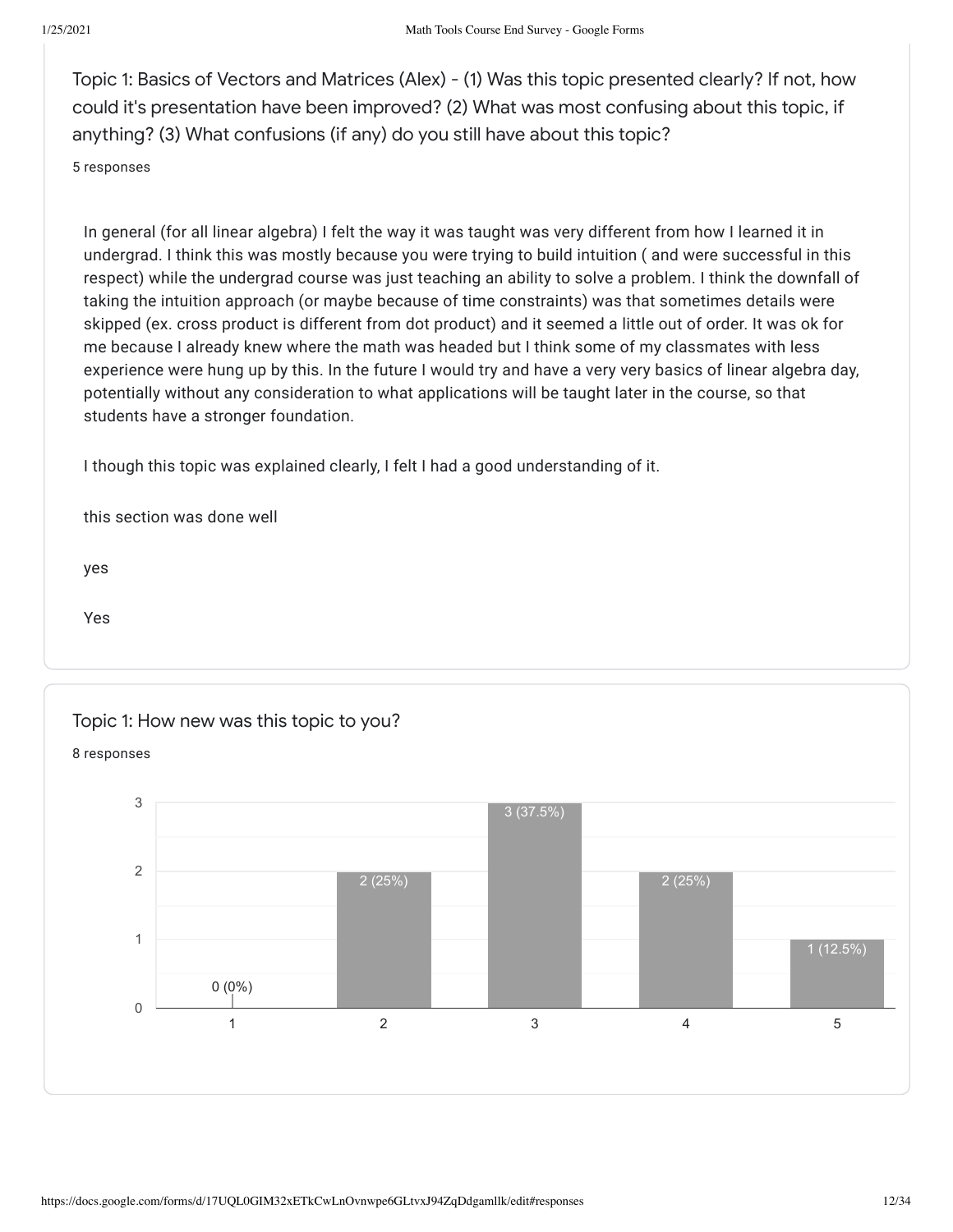

Topic 2: Eigenvalues and Eigenvectors (Lucy) - (1) Was this topic presented clearly? If not, how could it's presentation have been improved? (2) What was most confusing about this topic, if anything? (3) What confusions (if any) do you still have about this topic?

3 responses

I think I have a somewhat OK understanding of Eigenvalues and Eigenvectors. These were terms that I heard of, but have no real experience with. Although I feel like I can solve basic problems involving them yet I never fully gained a conceptual understanding.

yes

Yes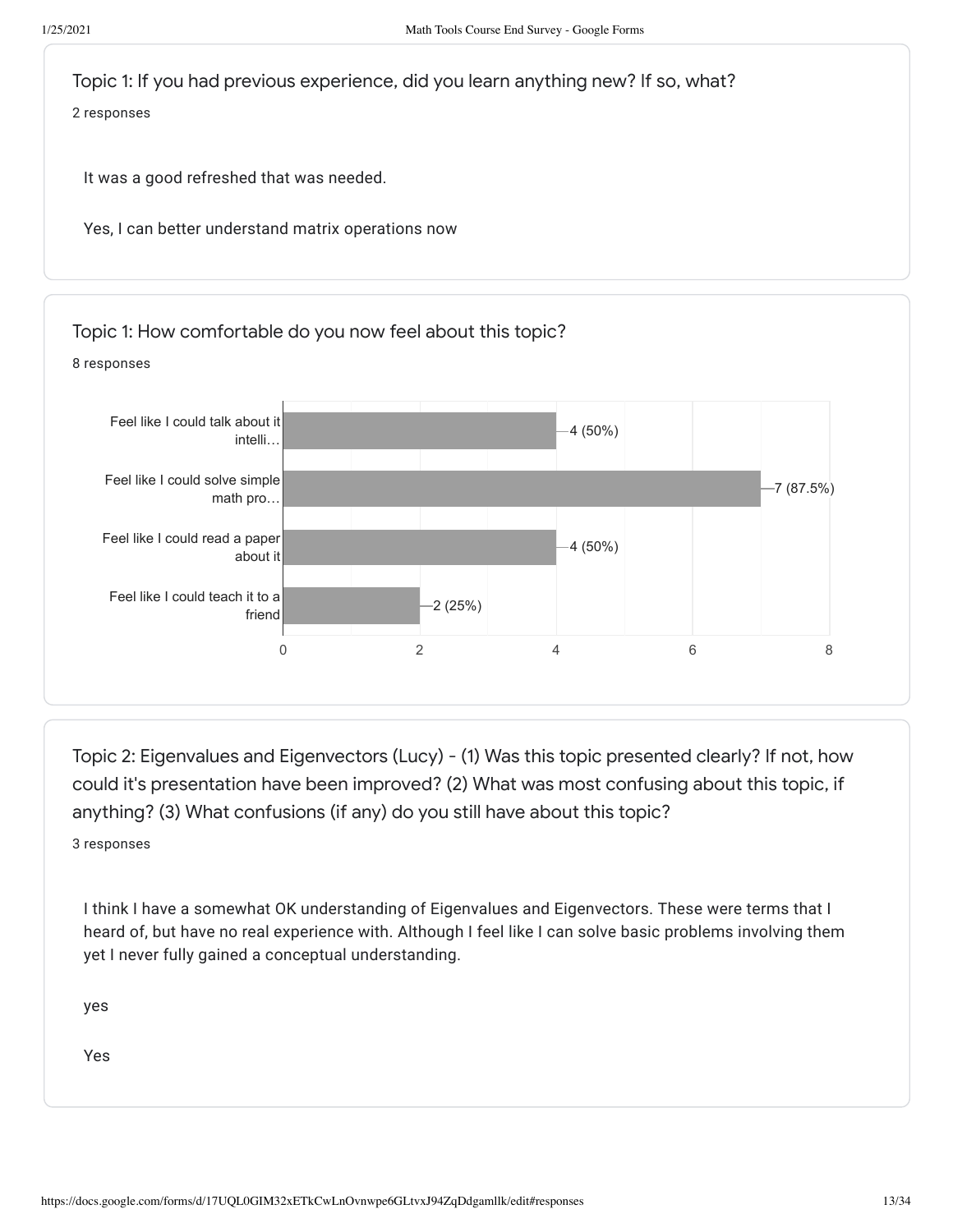

Topic 2: If you had previous experience, did you learn anything new? If so, what? 4 responses

The visual understanding

Mostly everything I learned was new.

I had heard of eigenvectors

Clearer understanding of matrix transformation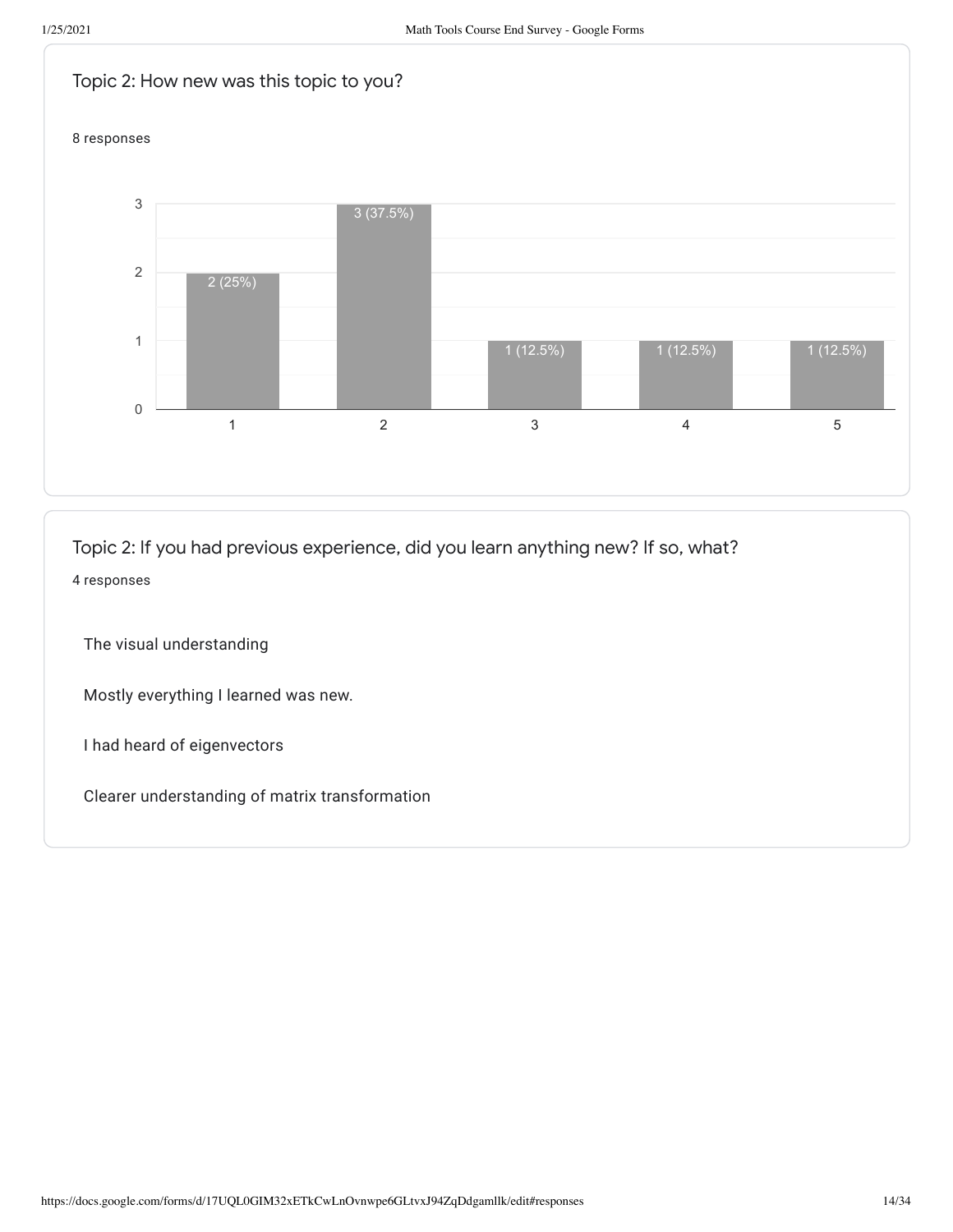

Topic 3: Dimensionality Reduction - SVD and PCA (Lucy) - (1) Was this topic presented clearly? If not, how could it's presentation have been improved? (2) What was most confusing about this topic, if anything? (3) What confusions (if any) do you still have about this topic?

3 responses

I felt like this topic was presented very well however I would of like to spend a few more lectures working on problems related to it.

One of those things where I feel like more time would be useful. Just absorbing the concept, trying to visualize what exactly it means.

Yes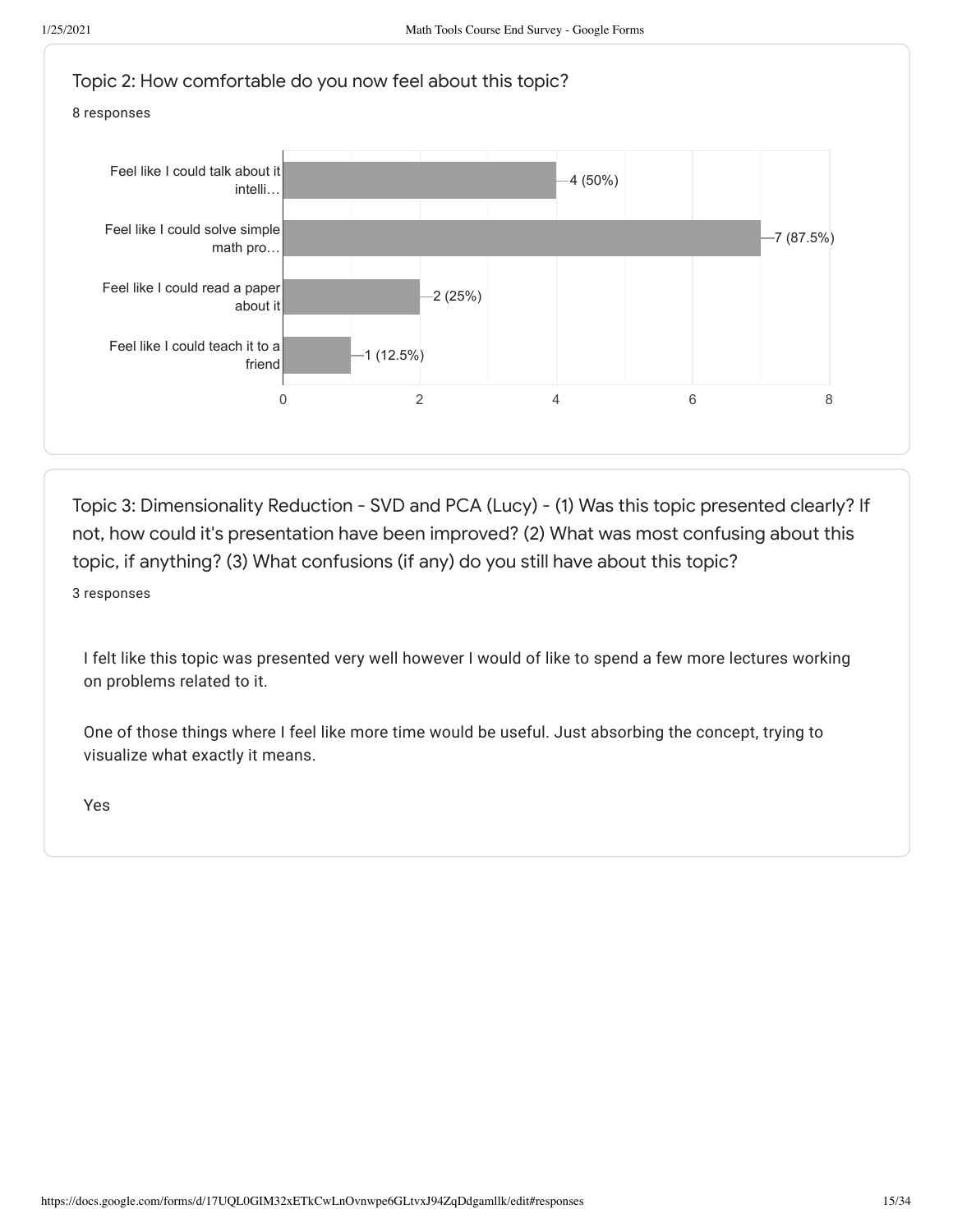

Topic 3: If you had previous experience, did you learn anything new? If so, what?

3 responses

The relationship between SVD and PCA was new to me

I leaned what the different principle components means, and how they're found.

PCA inherently reduces noise in data



7 responses

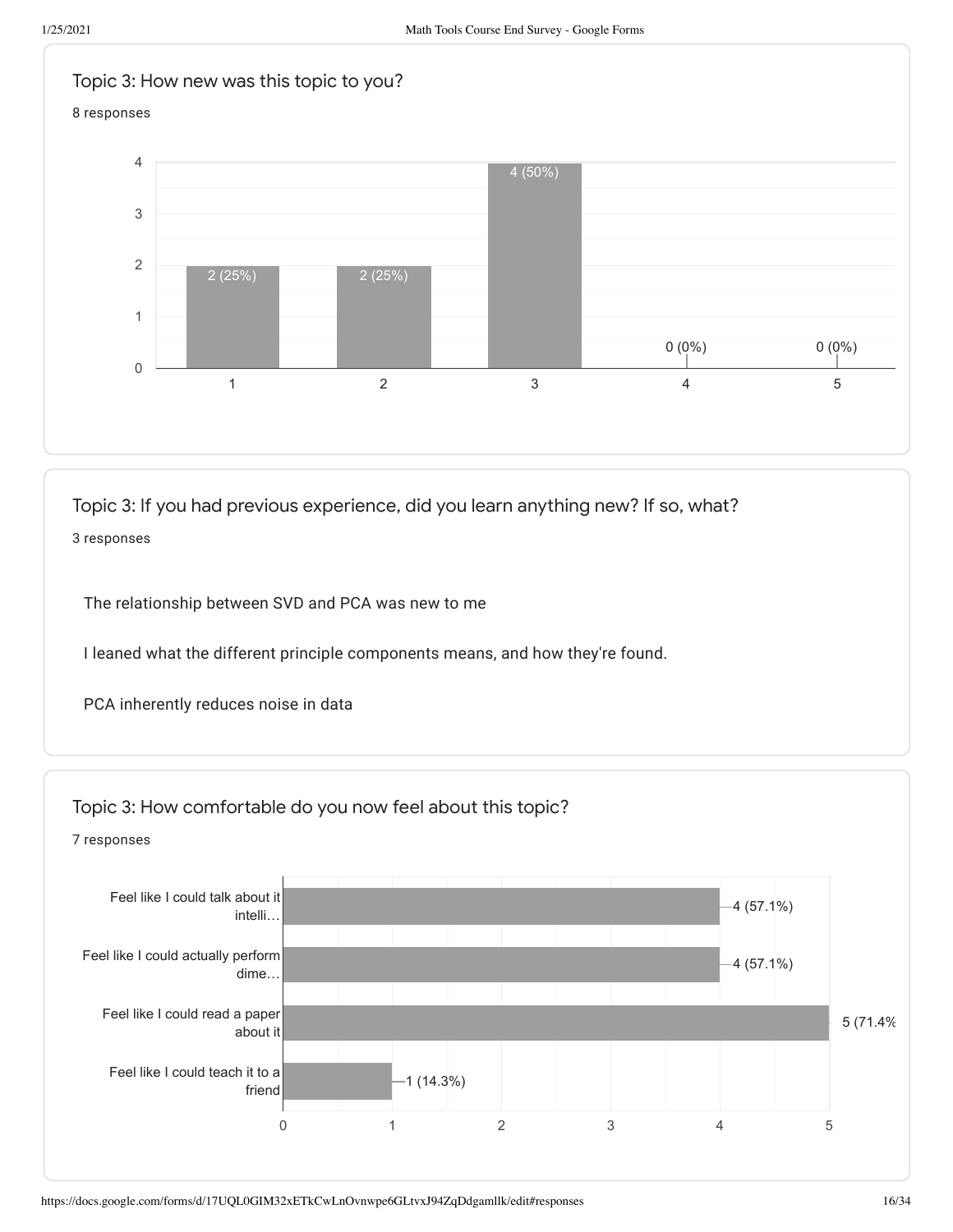Topic 4: Basic Probability and Information Theory (Alex) - (1) Was this topic presented clearly? If not, how could it's presentation have been improved? (2) What was most confusing about this topic, if anything? (3) What confusions (if any) do you still have about this topic?

3 responses

The basic probability was taught well, however I think the most confusing part about these lectures was the symbols and terminology used made things very confusing at times. Since a lot of the topics we learned were new to me, I felt the pace of the class should of been a lot slower.

I wish we spent more time on that topic. We spent too much time talking about sunny/rainy days and then just ran over abstract information and entropy.

Yes

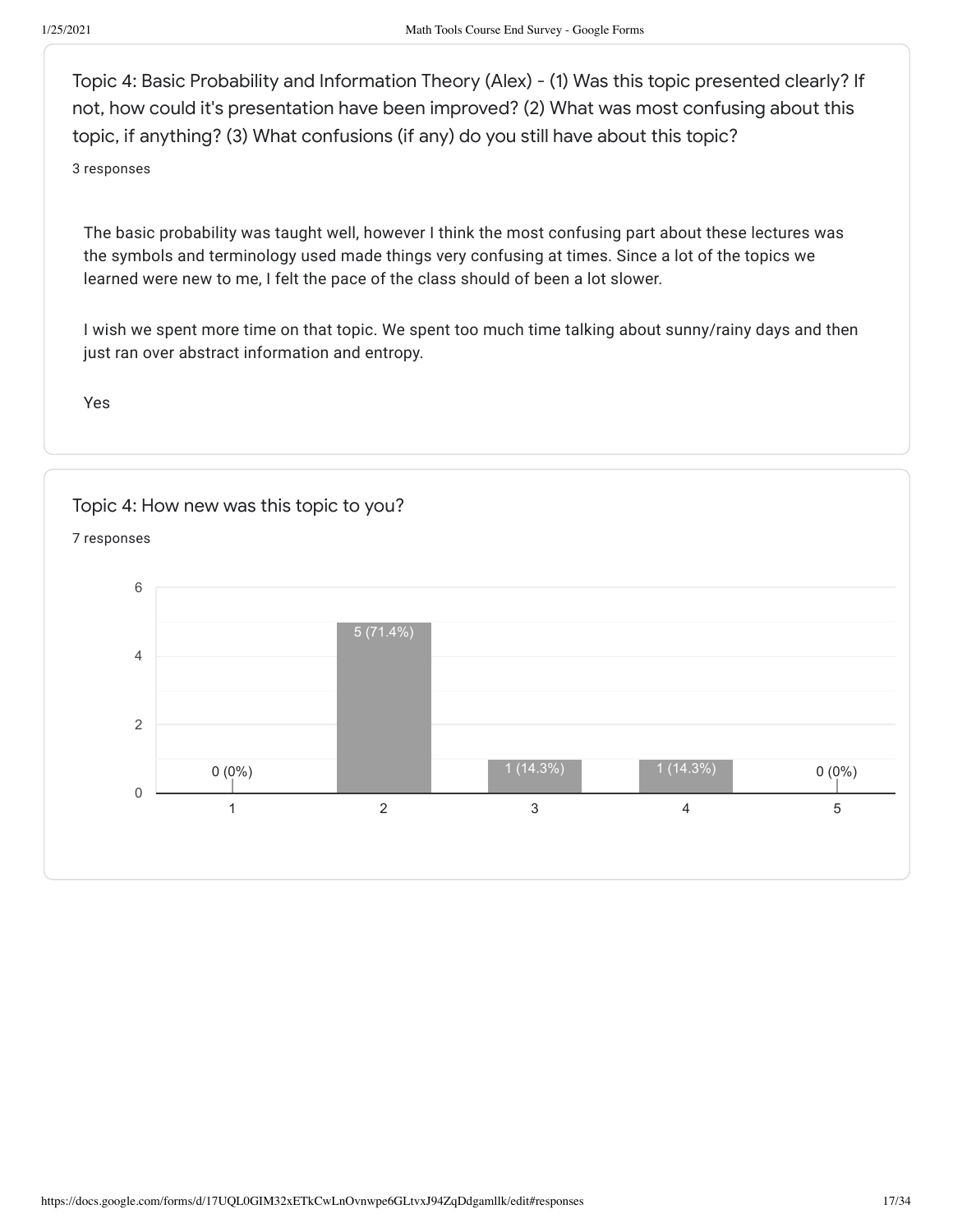Topic 4: If you had previous experience, did you learn anything new? If so, what? 4 responses

I only heard of information theory.

Rachel's lecture in 215

All the info theory stuff was new for me.

I better understood bayer's theory and how to apply it



7 responses

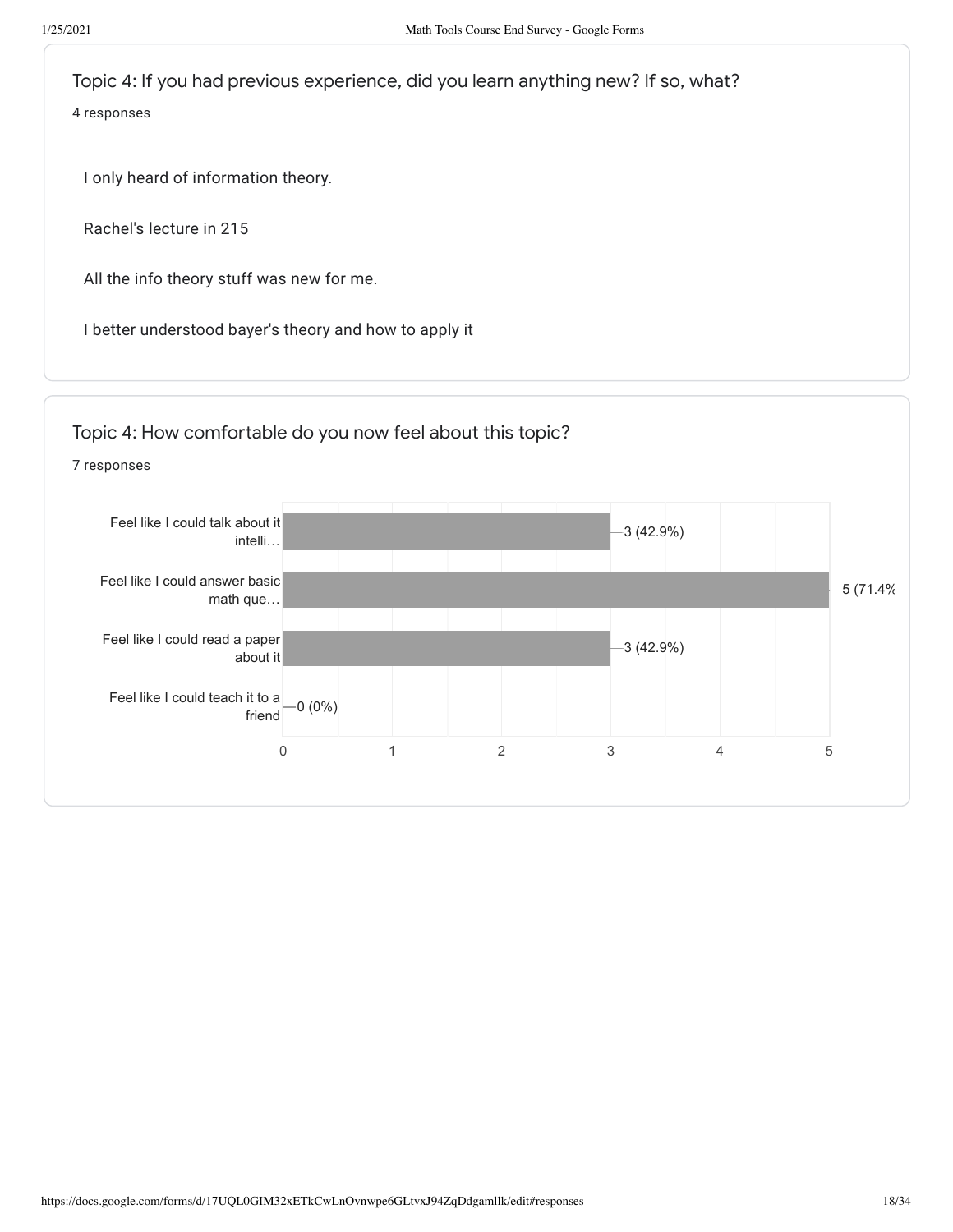Topic 5: Dynamical Systems and Differential Equations (John) - (1) Was this topic presented clearly? If not, how could it's presentation have been improved? (2) What was most confusing about this topic, if anything? (3) What confusions (if any) do you still have about this topic? 6 responses

this was probably my favorite lecture (but dynamical systems was a big reason I took the course)

I was not at this class.

too fast

This was so(!) confusing. Way to fast to even ask questions. I think I have a very basic grasp on this after John's lecture, but it would've been so much better if it was slower.

John went quite fast on this topic. I think we all could have gotten more out of it if he went slower.

It went a little bit too fast

# Topic 5: How new was this topic to you?





Topic 5: If you had previous experience, did you learn anything new? If so, what?

1 response

N/A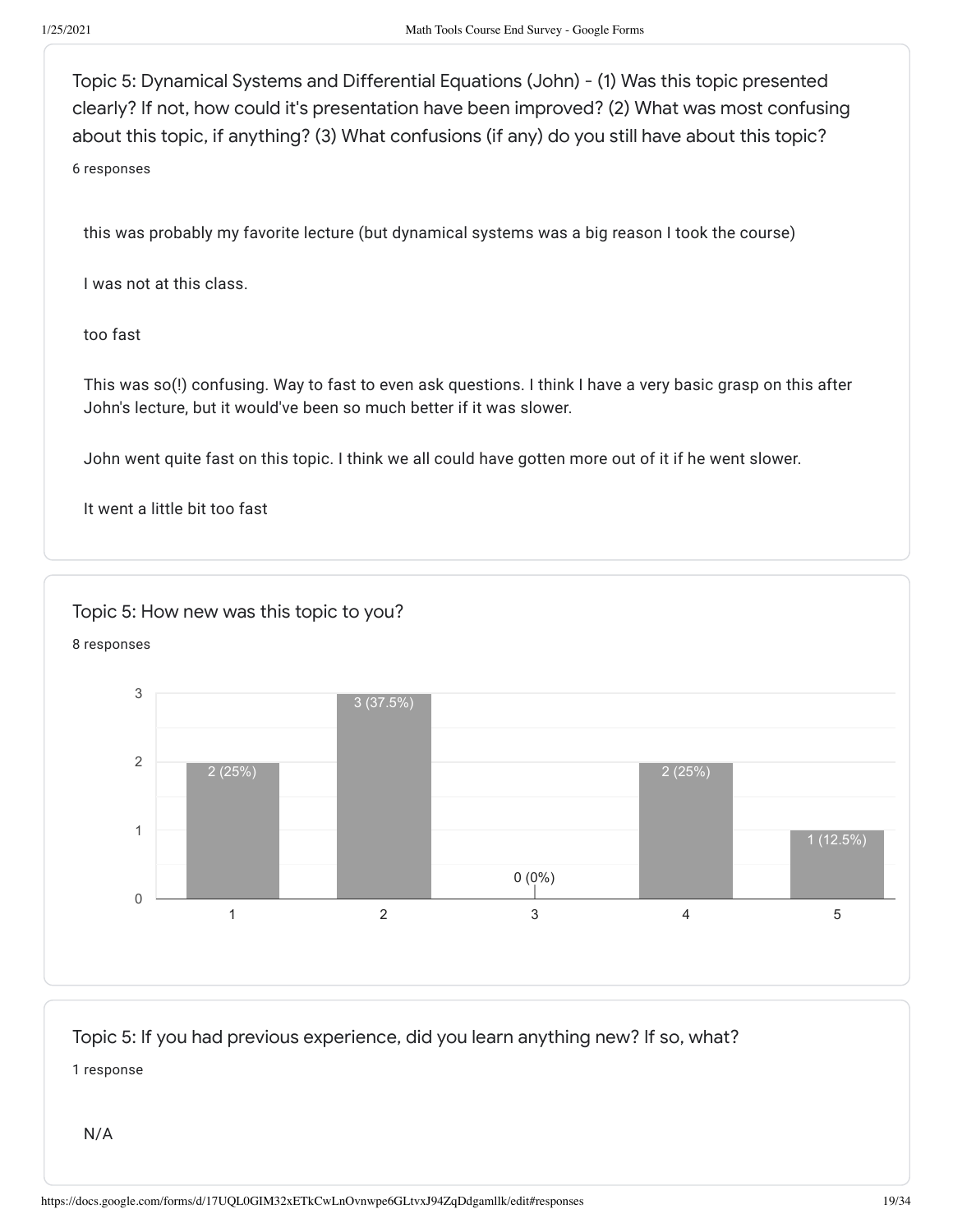

Topic 6: Application of Dynamics - Attractor Models (Alex) - (1) Was this topic presented clearly? If not, how could it's presentation have been improved? (2) What was most confusing about this topic, if anything? (3) What confusions (if any) do you still have about this topic? 4 responses

This was great

yes

This was actually sort of clear.

Yes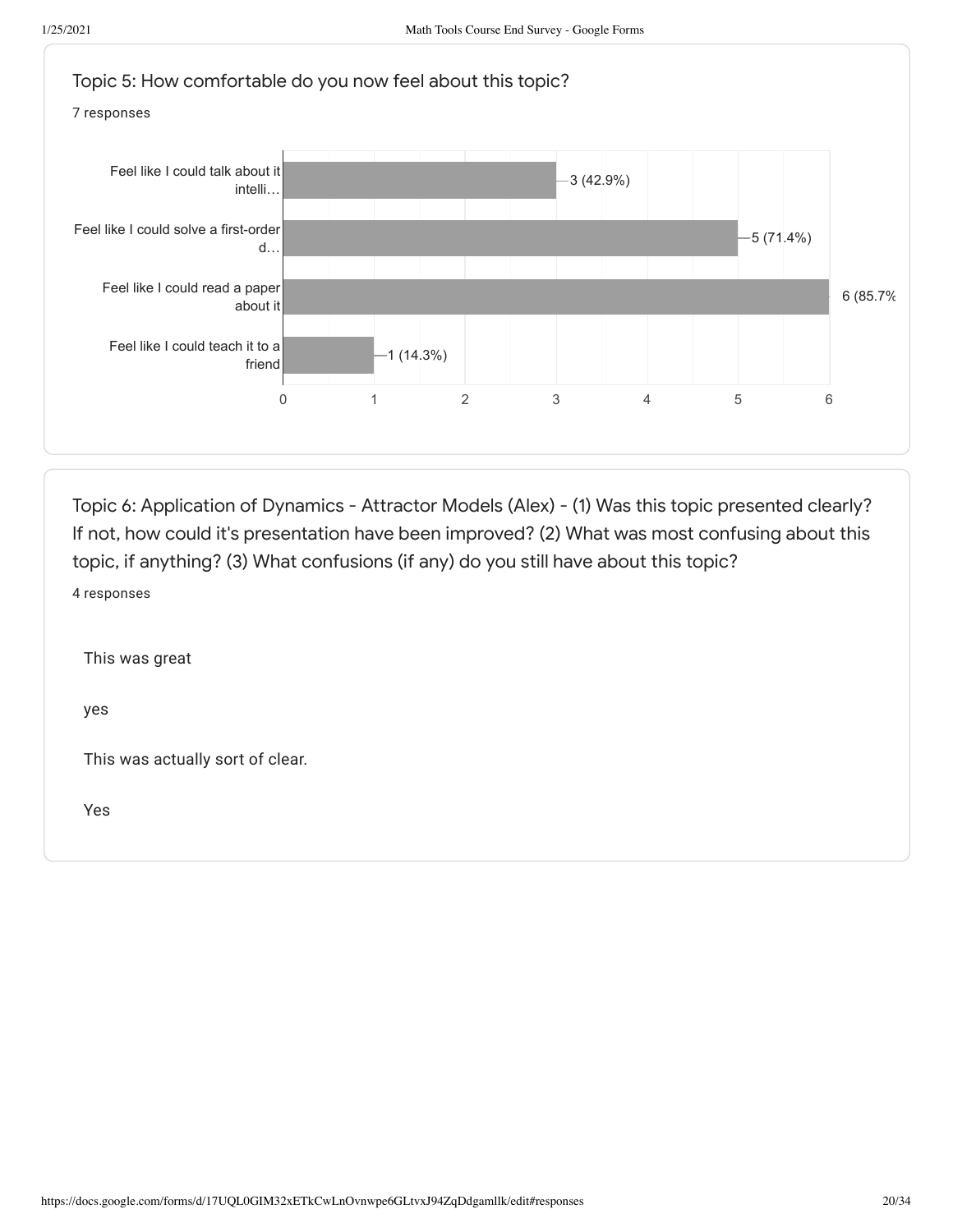

# Topic 6: If you had previous experience, did you learn anything new? If so, what?

1 response

215

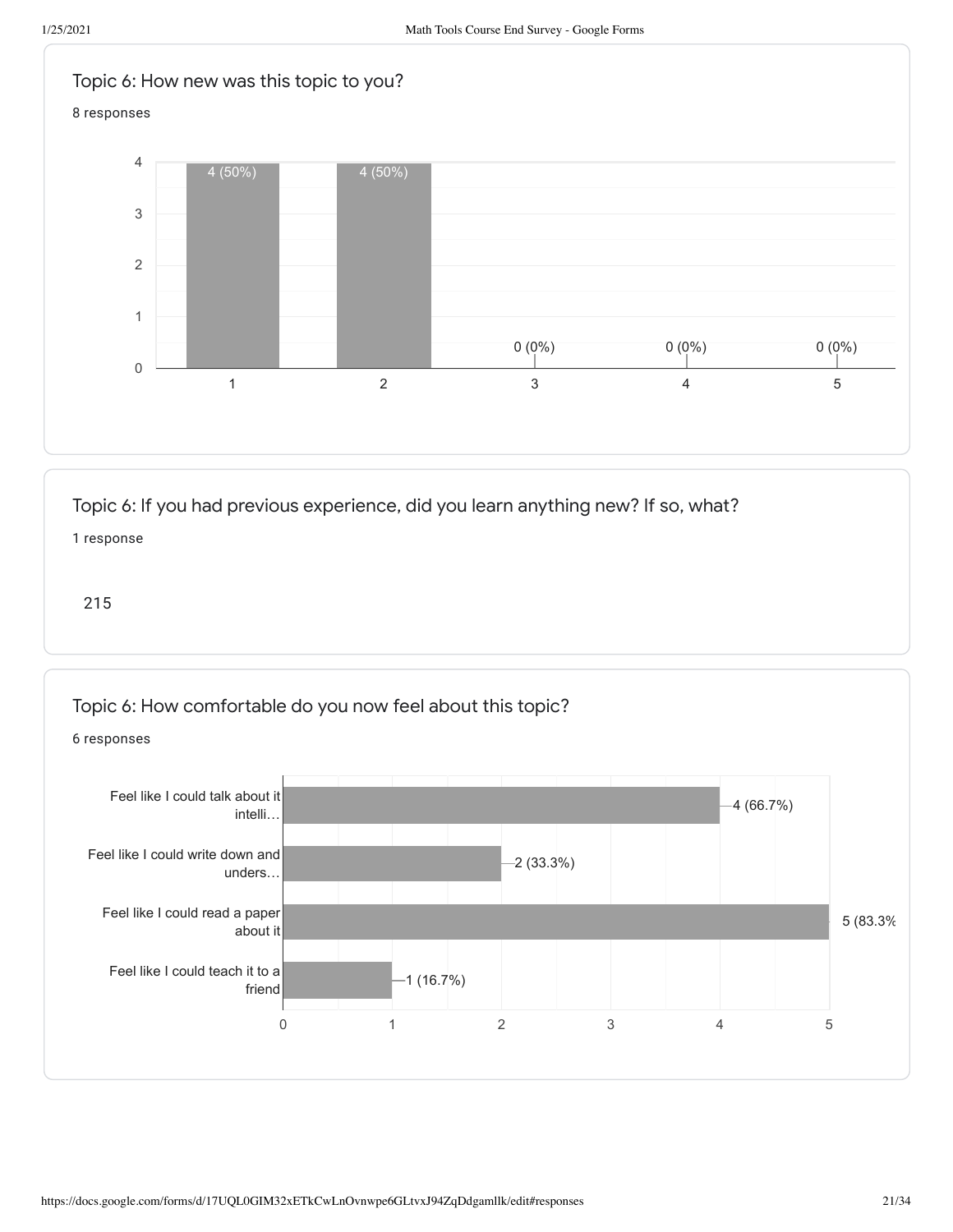Topic 7: Estimation and Inference - Encoding and Decoding (Lucy) - (1) Was this topic presented clearly? If not, how could it's presentation have been improved? (2) What was most confusing about this topic, if anything? (3) What confusions (if any) do you still have about this topic?

2 responses

Some of the terminology still trips me up, but I appreciate that Lucy slowed down on things that could be confusing for us.

Yes



Topic 7: If you had previous experience, did you learn anything new? If so, what? 0 responses

No responses yet for this question.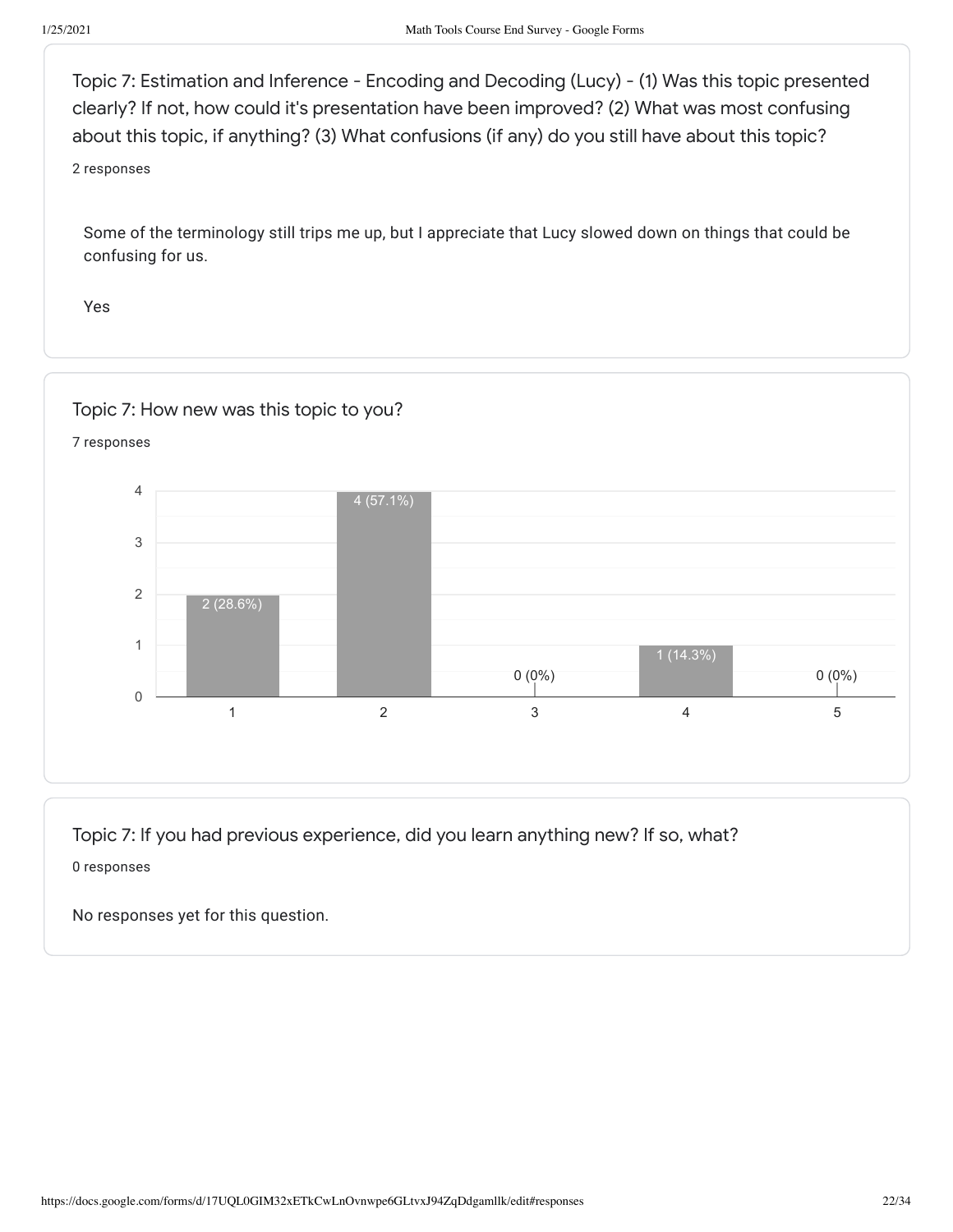

Topic 8: Generalized Linear Models (Lucy) - (1) Was this topic presented clearly? If not, how could it's presentation have been improved? (2) What was most confusing about this topic, if anything? (3) What confusions (if any) do you still have about this topic?

2 responses

More examples could have helped?

Yes

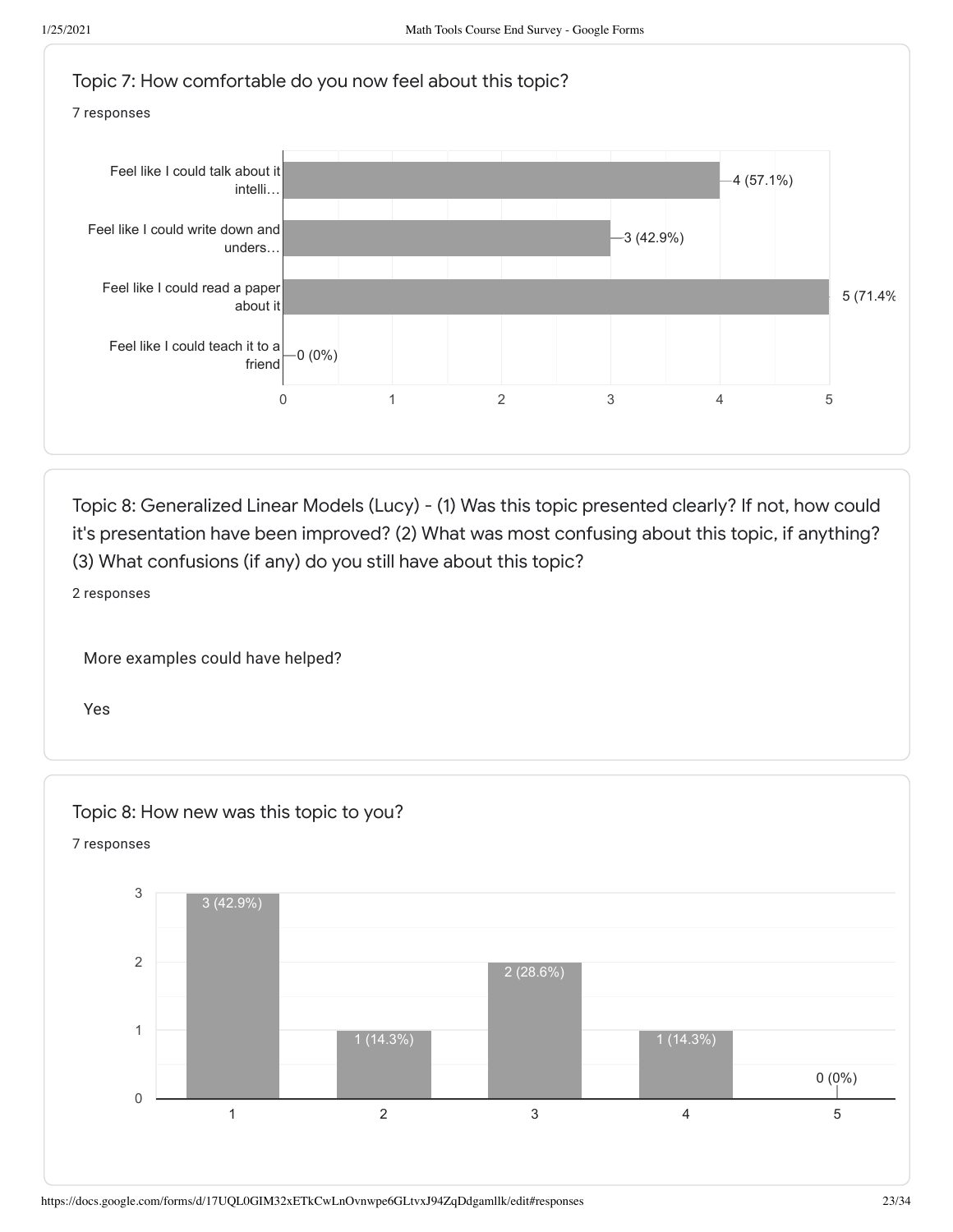



How did you feel about the order of topics presented? Do you think a different order would have been more intuitive/flowed better?

5 responses

The order seemed right

I think the order of the classes was fine.

Eigenvectors were great. Dimensionality reduction was a little less clear but still pretty good. Info theory was really good, although not at the initial presentation. Encoding/decoding was similarly good, but it's a little harder for me to comprehend. That last paper and the stuff we learned are sort of disconnected in my head. Diff.eq was incredibly confusing.

the only thing I could think of is move topic 7 to follow topic 4

I think it works good for mw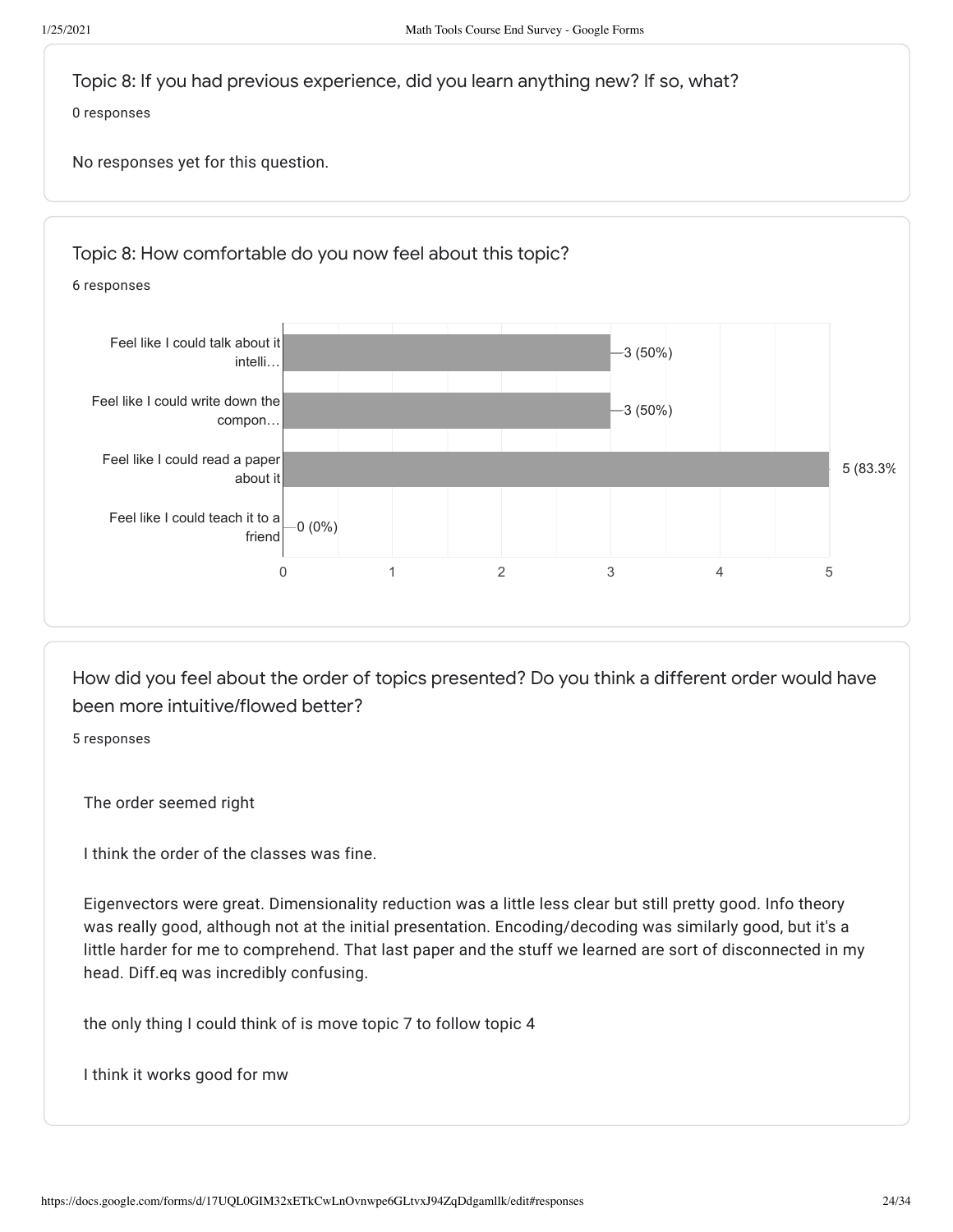What topic(s) did you feel like was the most clearly presented? Which did you feel were the least clearly presented?

2 responses

eigenvectors, PCA and SVD were most clear, encoding/decoding and GLMs were least clear

I think PCA was mostly clearly presented, and I think more time could of gone into understanding Eigenvectors.

How helpful were the problem sets in solidifying the material? Could they have been improved in any way to help more? Is there any concept you wish you could have had more practice on?

3 responses

I wish I could have had more practice on all of it but honestly would have been stressed if there was a ton of outside work

They were nice. I wish I could practice on John's stuff. Still not entirely sure what that would be. Would be nice to have a little more practice on encoding/decoding and GLMs. It sort of felt like our discussion was very helpful to people who did it before, had some idea of what's what and had some more or less defined questions. Without that experience, I feel like it's sort of still up in the air for me.

Problem sets were good. Probably also include some helpful readings and videos to support the lectures.

Are there any topics that were not covered that you would have liked to see?

1 response

I think it would be really cool if you could discuss some common/well-known models - hodgkin-huxley, connor stevens, etc. and oscillatory activity in the context of nonlinear dynamics or conductance based models. Also, the Poisson process is quite important for modeling, so I think it would be worth discussing that in further detail.

# Instructor Evaluations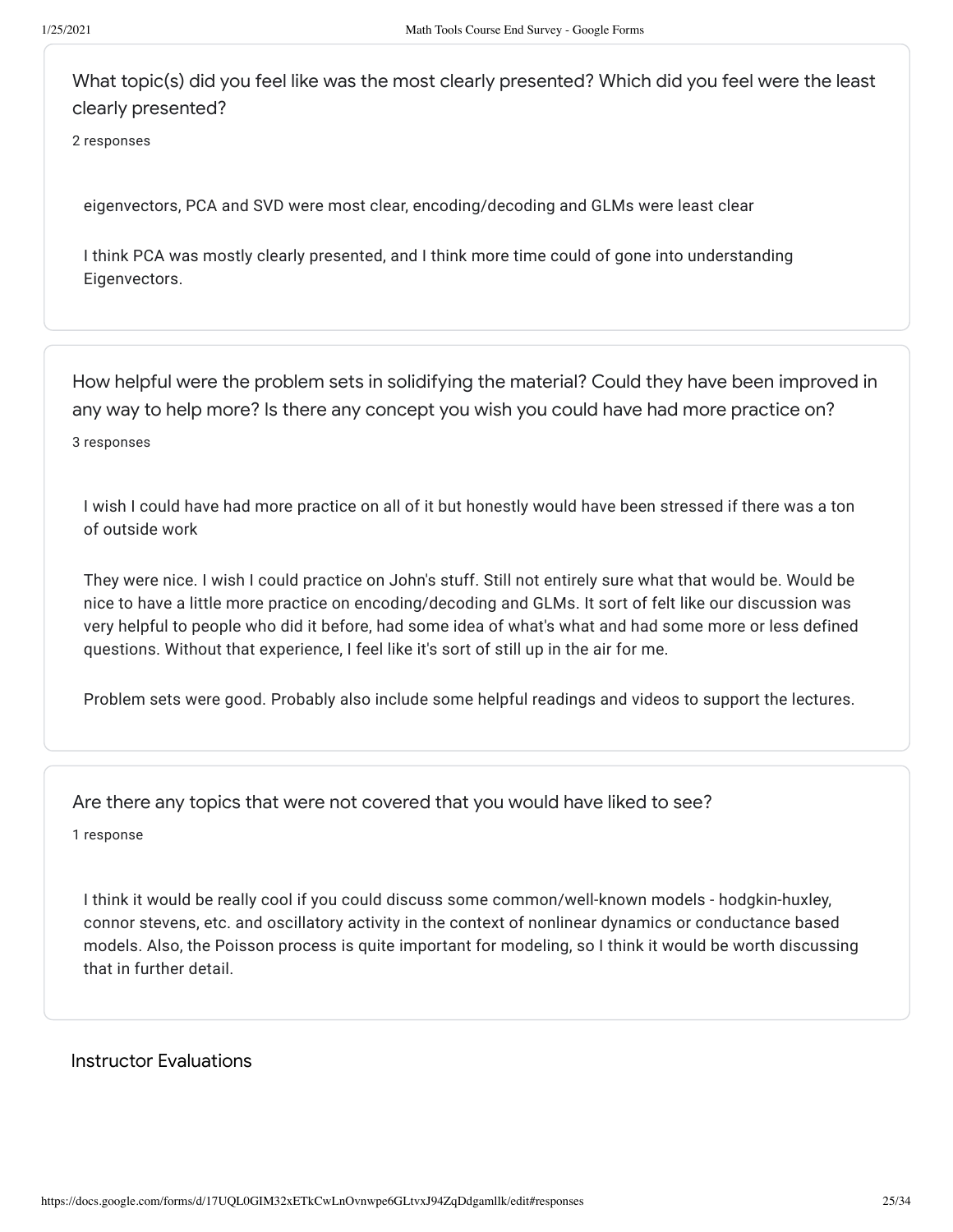Do you have any general comments and/or criticisms about Lucy's teaching style? Any way she could improve?

6 responses

The visual representations are really helpful for a good chunk of the time, especially because they brought something new to this course that I haven't seen in other courses, but not always, and having a way to explain the concepts not visually is also important.

I felt at time Lucy was a bit too worried about finishing the lecture on time than making sure we carefully went over the topic. Other than that I enjoyed he dedication for wanted us to understand things intuitively and clear passion of the subject.

Really liked it. Always very helpful. Sometimes she would get confused which confused us, but that's fine, especially for the first round.

great

Great job engaging the class. Some issues with mistakes on the board/some misunderstandings but I think she knows what I'm referring to here. I appreciate the slow pace, because it felt more thorough. The visual presentation in the linear algebra stuff was difficult - maybe try to show the video first next time, then discuss anything that was confusing/questions.

I thi k it k ll f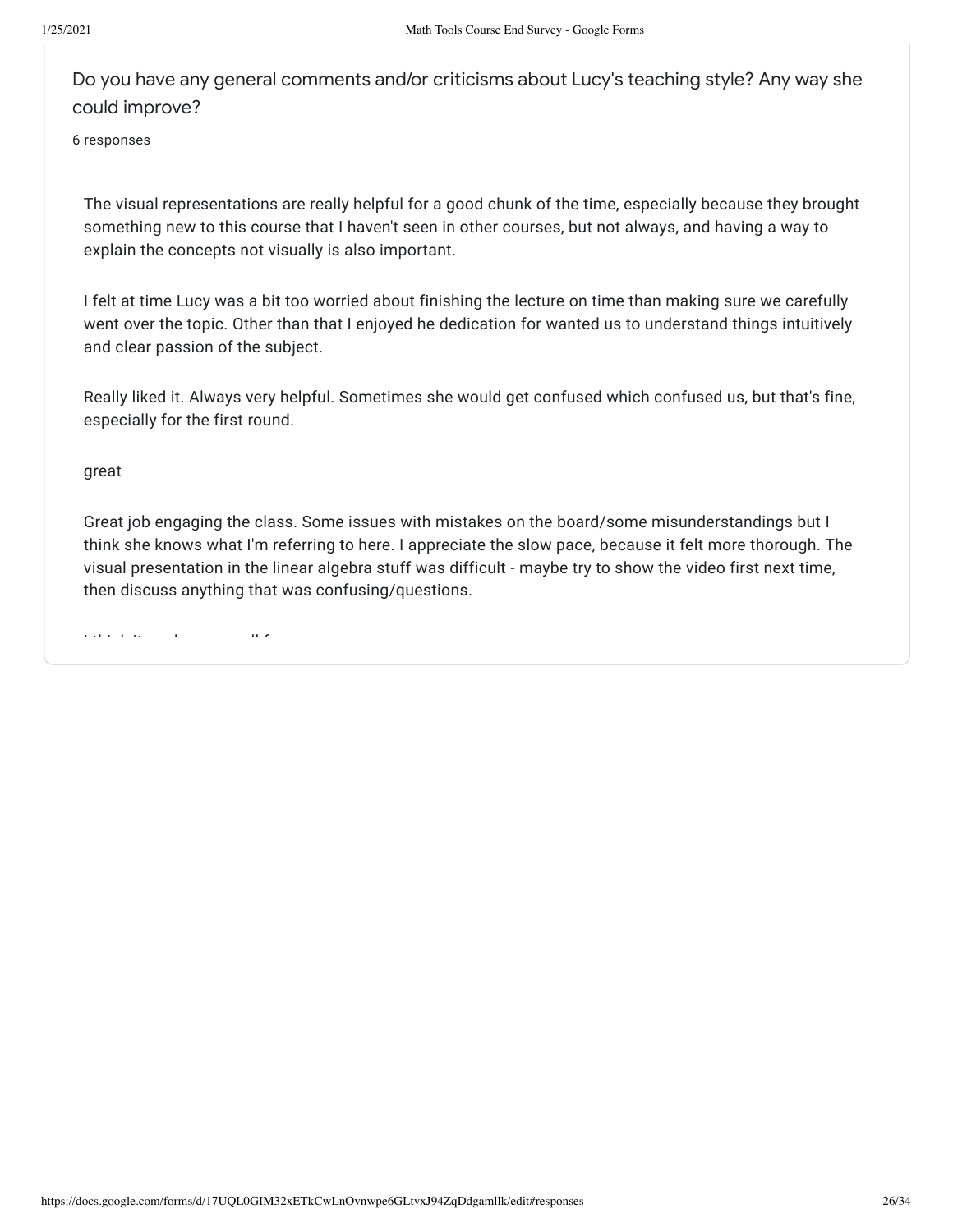Do you have any general comments and/or criticisms about Alex's teaching style? Any way he could improve?

6 responses

Sometimes I felt like what he thought we knew and what I actually knew didn't match (he overestimated baseline knowledge).

Alex clearly has a very i- depth understanding about the topics we went over, which I felt at times lead him to state or write something in a "matter of fact" way, when others may need more time processing what was said. That being said I always enjoyed Alex's lectures, I though he did a very good job introducing each topic he taught.

Also really liked it. The only thing is that Alex seemed to be very comfortable with math notation and doing simple operations in his head. Sometimes I couldn't keep up with the lecture not because he was explaining things poorly, but just because I missed a step or didn't know how to interpret the symbols (like some of the more complicated uses of sum).

great

Good job in presenting all the math theory. Sometimes it felt some topics didn't link together super well, but he covered a lot of topics in depth.

I thi k it k ll f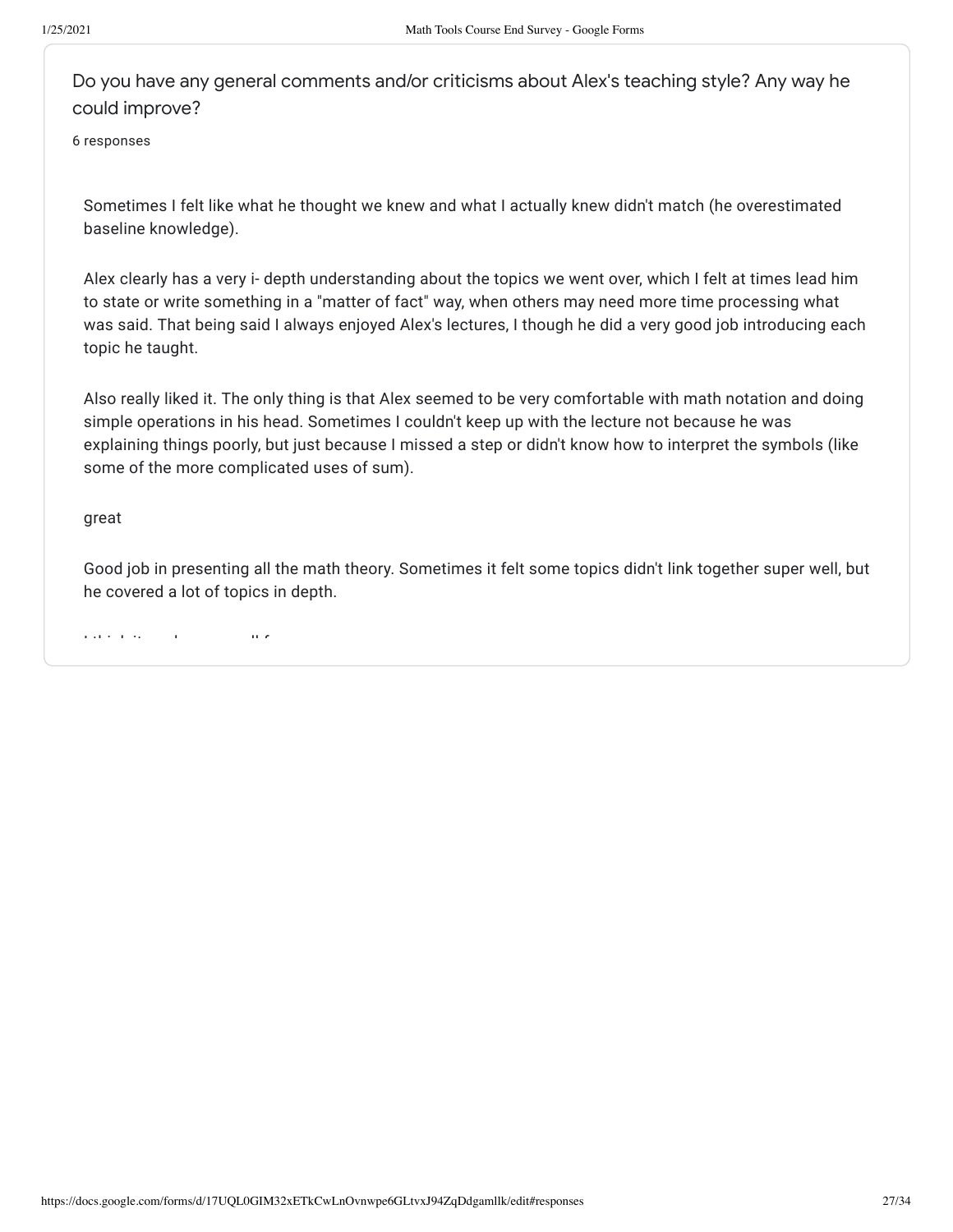Do you have any general comments and/or criticisms about John's teaching style? Any way he could improve?

7 responses

When you are solving a differential equation write a new line for each step rather than erase/editing the same line.

John is great but he needs to slow down his lecturing.

doesn't pause when he solves problems together so can feel lost easily

I'm sorry, but I found John's lectures way to fast to follow. Even though there are notes, it would be nice to understand something during the lecture. John gives great real life examples, but it's very hard to connect them to something you didn't get.

great

Definitely slow down. Less is more sometimes - we probably could gotten more out of the lecture if we had covered less, but in more depth. Also to not erase things he just wrote on the board - even if we aren't hand writing the notes, we still need to look at things for a little longer to help it sink in.

It's kinda too fast and would be better if we can have some primers or readings before the class

## Any additional comments/feedback about our material/teaching styles, etc?

2 responses

I thought the class was awesome!

You could quiz the class with examples - you could do these just by asking the class more questions to assess understanding. Or do multiple choice question in polls online, but sometimes technology can be finicky. Overall, great job. I really appreciated all the work you guys put into this course, and how you all paid a lot of attention to detail and really took our feedback very seriously and tried your best to be very in tune with the class and what we needed, etc.

What did you learn?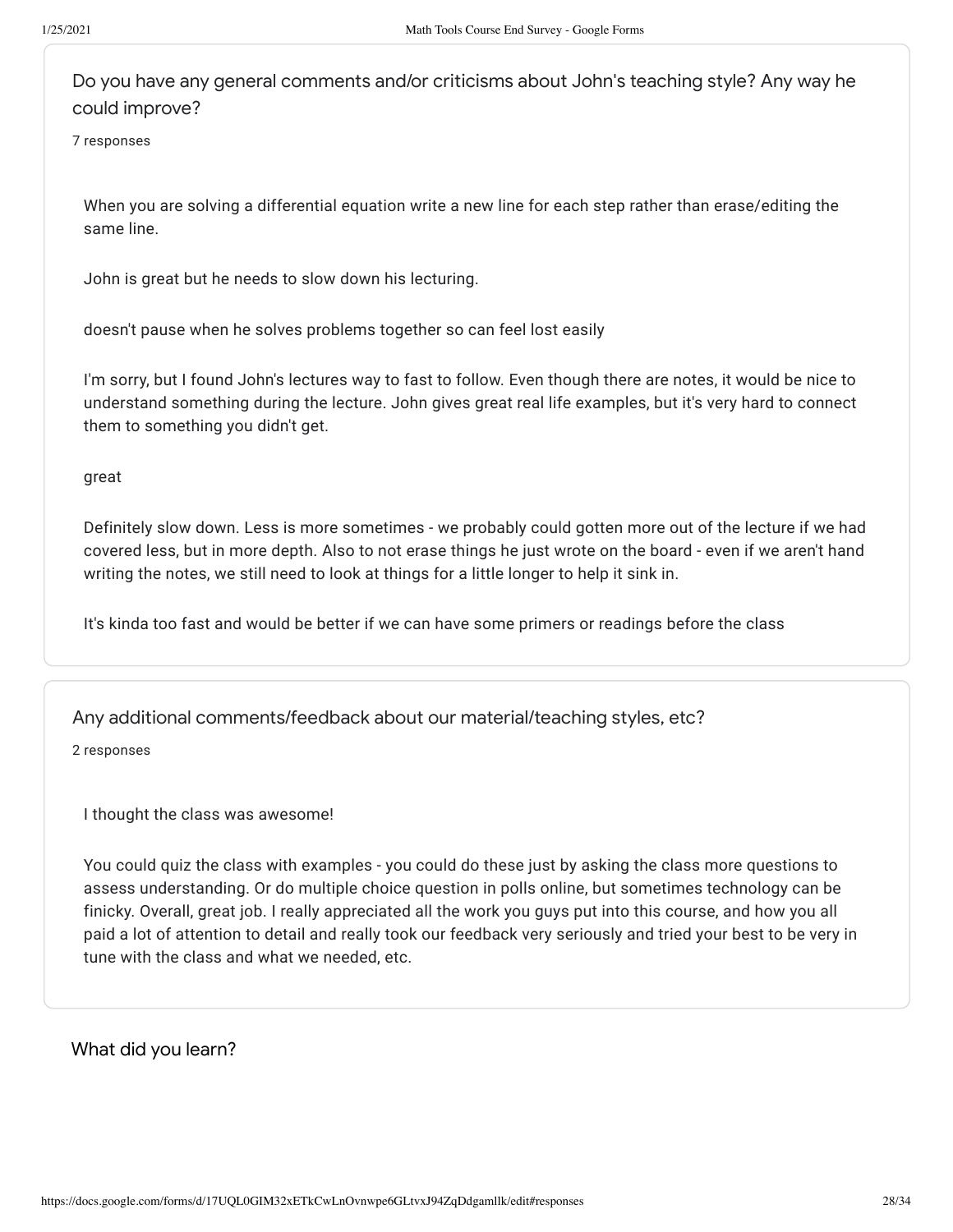In your own words, what is an eigenvector? What is an eigenvalue?

5 responses

An eigenvector describes a path the data is headed towards and the eigenvalue describes how fast it will get there

vector that does not get knocked off span when undergoing linear transformation

Eigenvector is a vector that is not rotated by a linear transformation. It's only stretched or shrunken by the corresponding eigenvalue.

dot product of matrix A and eigenvector gives a scaled version of eigenvector. eigen value is the scale.

An eigenvector is a vector that stays on it's span during matrix transformation and an eigenvalue is the factor that the eigenvector was stretched or shrinked by after the transformation.

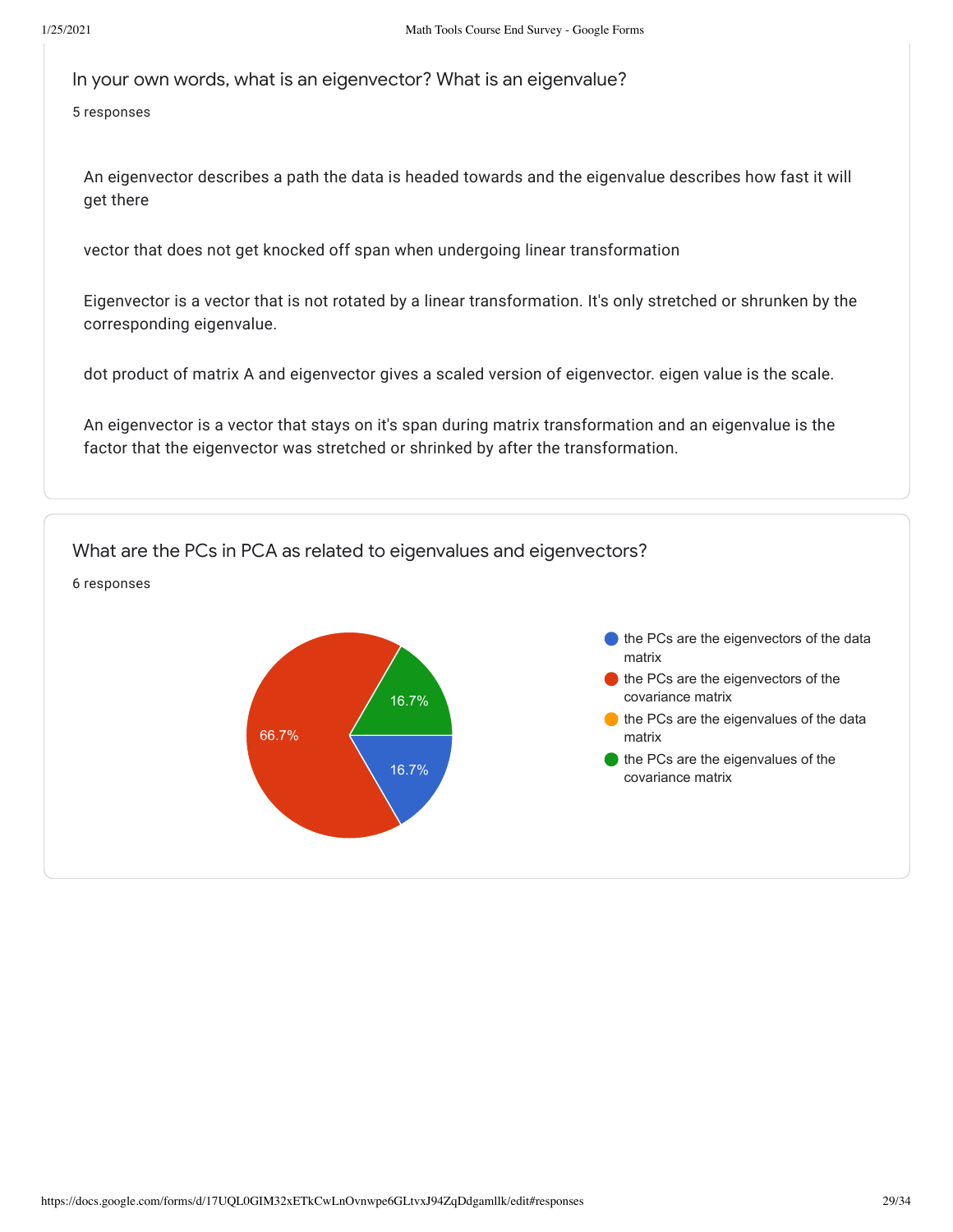0

1



eigen value eigenvalues beigenvalues and eigenvalues and eigenvalues beigenvalues bei dem behandliche eigenvalues

1 (20%)

1 (20%)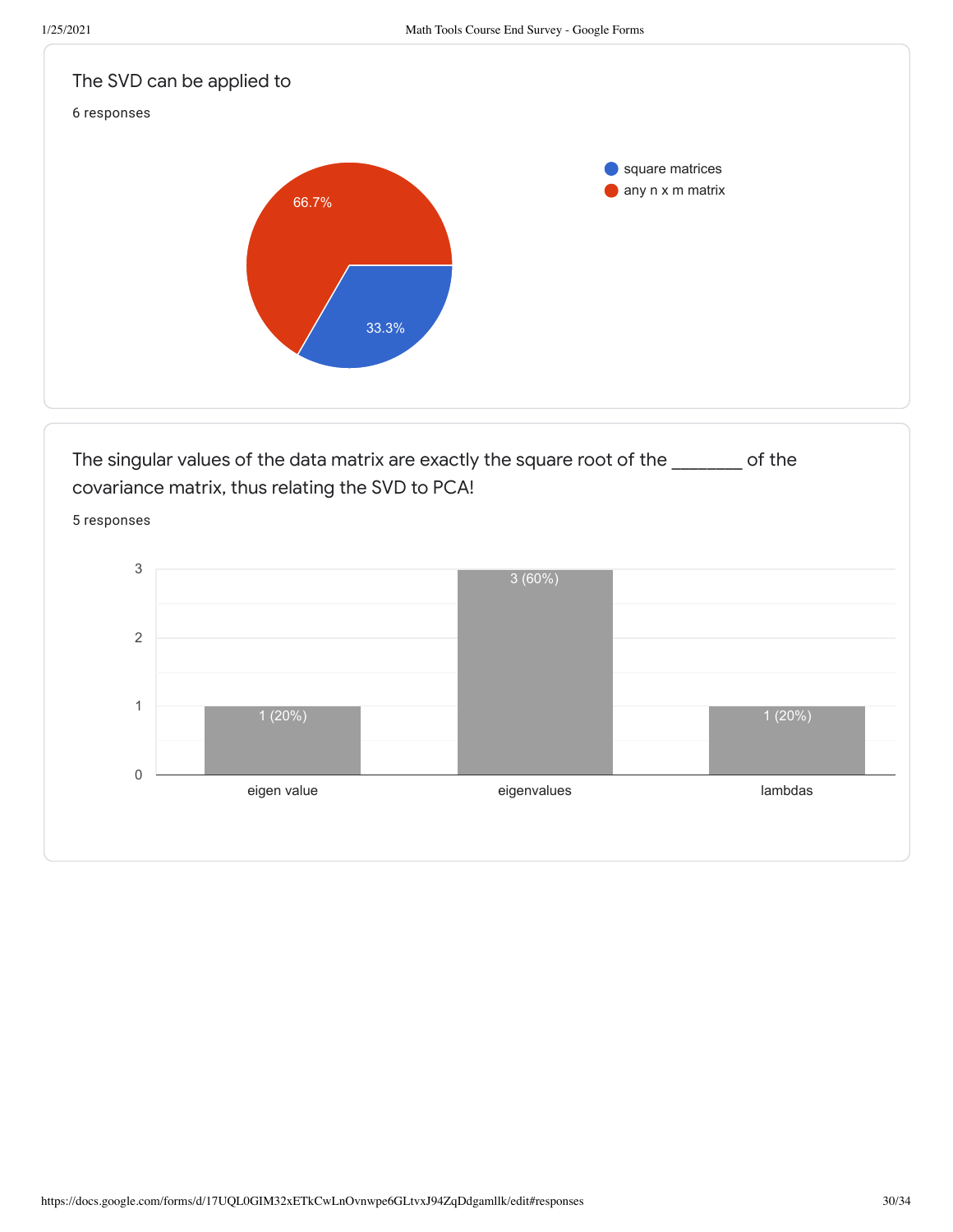What does it mean for a message Y to contain information about a random variable X? 5 responses

Y reduces our uncertainty about what X is

It means that knowing Y reduces uncertainty about X

Given Y, uncertainty regarding X is reduced.

message Y is a function of X

Uncertainty about X is decreased when knowing Y?

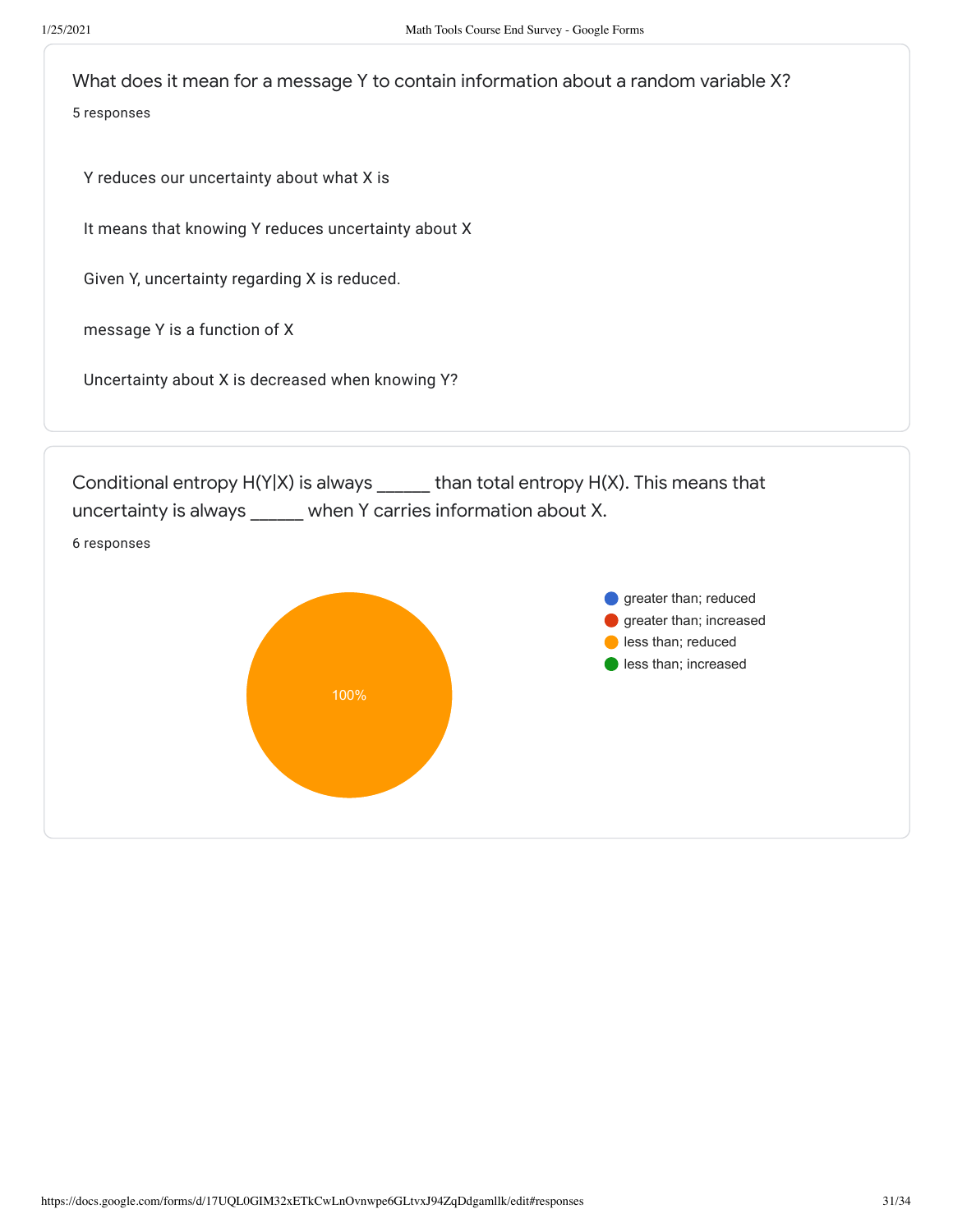

The distribution p(y|x,theta) can be understood as a function of y, x, and theta. What is it called as a function of y?

6 responses

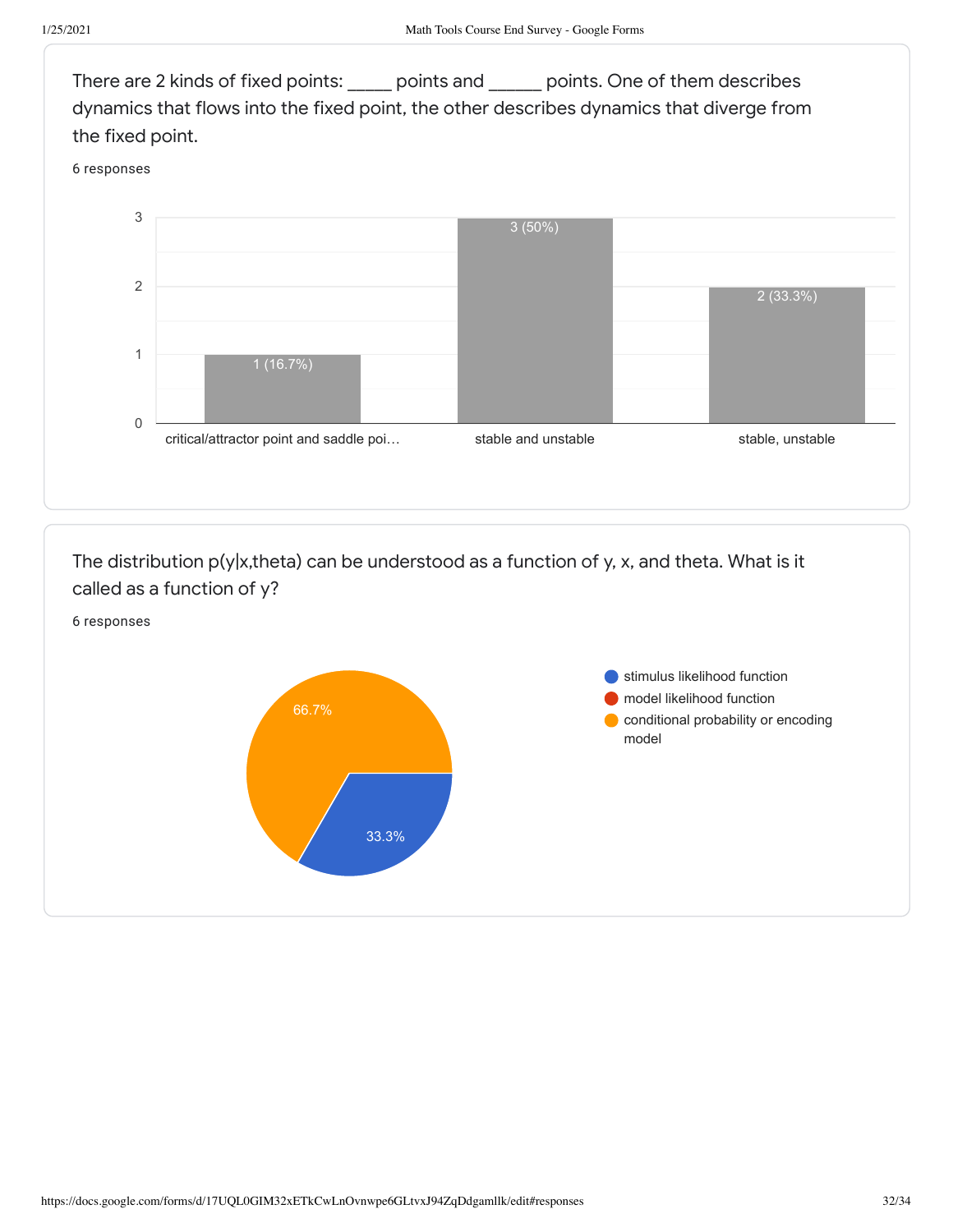

The distribution p(y|x,theta) can be understood as a function of y, x, and theta. What is it called as a function of theta?